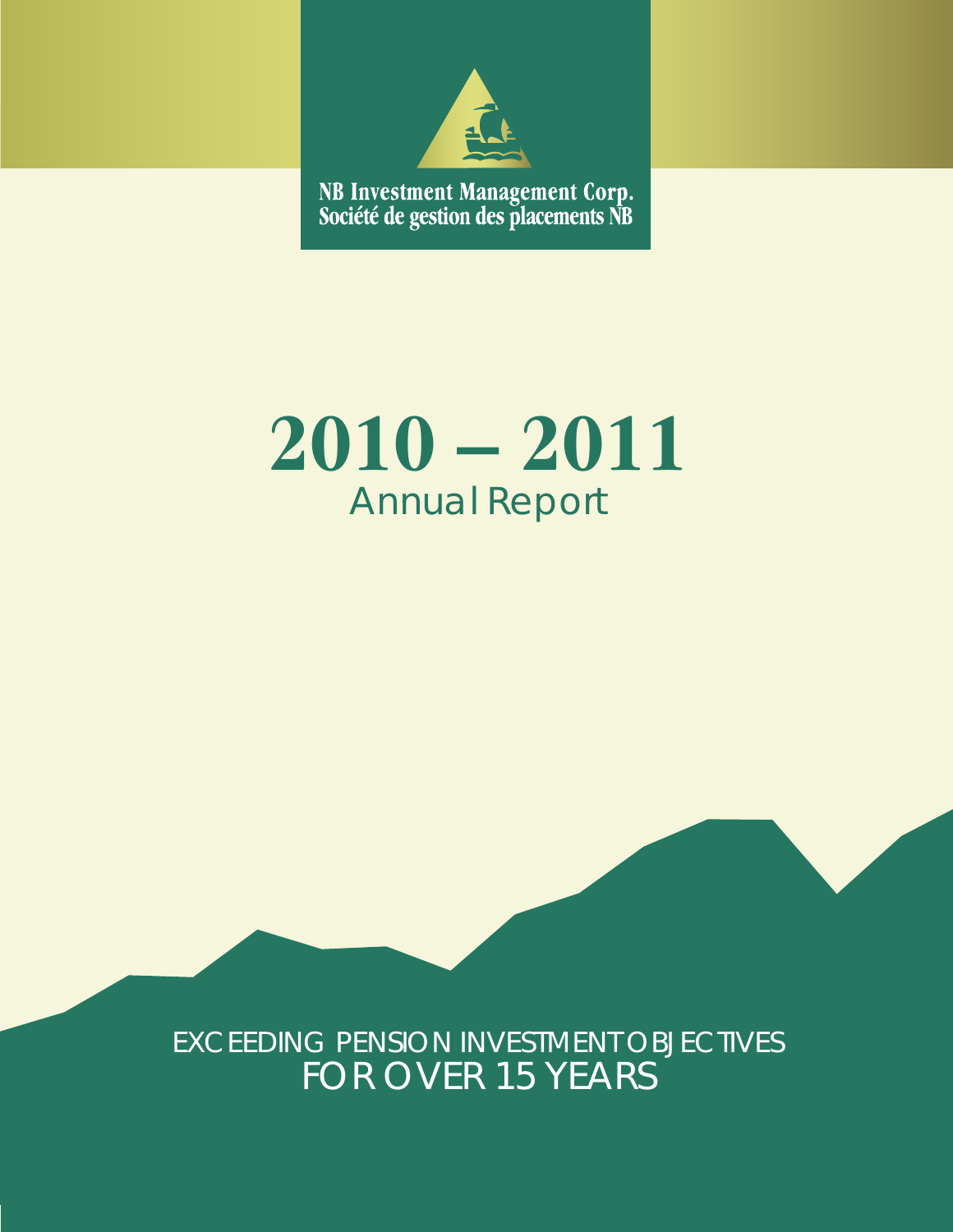# **BOARD OF DIRECTORS**

**Gilles Lepage** Chairperson of the Board

**Joel Attis** Vice-chairperson of the Board

**Elaine Albert** Director

**Earl Brewer** Director

**Marc-Antoine Chiasson** Director

**Michael Ferguson** Director (ex officio, non-voting)

**Gaston LeBlanc** Director

**Ronald B. Maloney** Director

**Darren Murphy** Director (ex officio)

**Cathy Rignanesi** Chairperson of Audit Committee Director

**John A. Sinclair** Director (ex officio)

**Richard C. Speight, Q.C.** Chairperson of Governance Committee Director

**Reno Thériault** Director

**Michael W. Walton** Chairperson of Human Resources & Compensation Committee Director

# **MEMBERS OF**

Canadian Coalition for **GOOD GOVERNANCE** THE VOICE OF THE SHAREHOLDER



Pension Investment Association of Canada Association canadienne des

gestionnaires de caisses de retraite

# **CORPORATE OFFICERS**

**John A. Sinclair Jan Imeson, CA** President and Chief Executive Officer Chief Financial Officer Chief Investment Officer

**Norma Kennedy** Secretary of the Corporation

### **CORPORATE LEADERSHIP TEAM**

**John A. Sinclair James Scott, CFA** President and Chief Executive Officer Vice-President Fixed Income Chief Investment Officer

**Dan Goguen, CA, FRM Jan Imeson, CA** Vice-President Private Markets Chief Financial Officer

**Mark Holleran, CFA** Vice-President Equities

#### **New Brunswick Investment Management Corporation**

440 King Street York Tower, Suite 581 Fredericton, New Brunswick E3B 5H8 Canada

**Tel: (506) 444-5800 Fax: (506) 444-5025 Email: nbimc@nbimc.com Website: http://www.nbimc.com**

| <b>CONTENTS</b> |
|-----------------|
|-----------------|

| Management Discussion and Analysis14          |  |
|-----------------------------------------------|--|
| <b>Compensation Discussion and Analysis21</b> |  |
| <b>Employee Activity in our Communities27</b> |  |
| Communications and Accountability27           |  |
|                                               |  |
| Corporate Financial Statements 28             |  |
| Pension Fund Financial Statements36           |  |
| Public Service Superannuation Fund39          |  |
|                                               |  |
| Judges' Superannuation Fund 41                |  |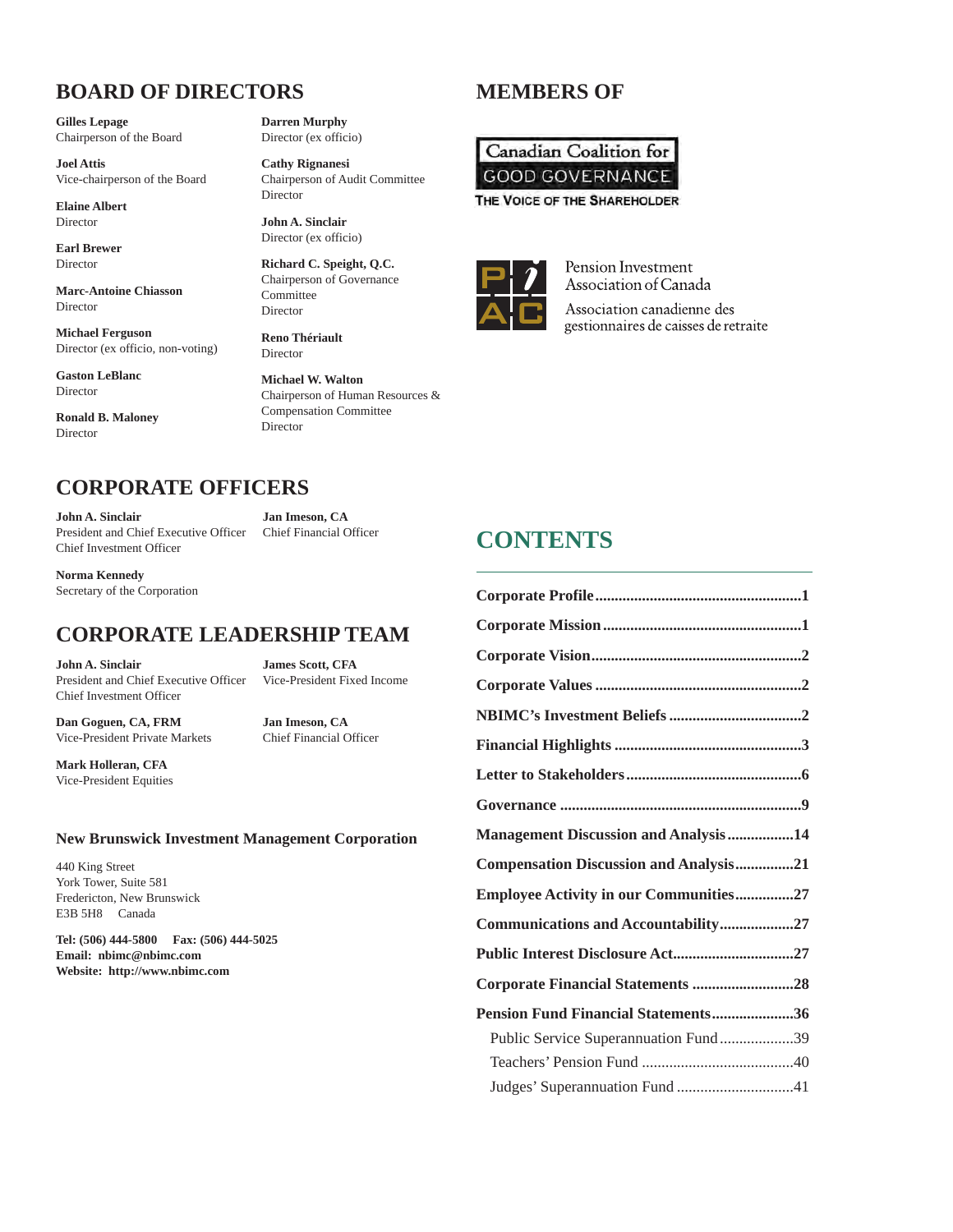# **CORPORATE PROFILE**

The New Brunswick Investment Management Corporation (NBIMC) is the trustee and investment manager for the pension assets of over 50,000 members of the Public Service, Teachers', and Judges' defined benefit pension plans. It was formed in 1996 under the New Brunswick Investment Management Corporation Act by the Province of New Brunswick.

The primary mission of NBIMC is to increase the long-term value of the pension funds it manages and to assist the plan sponsor in meeting the pension promise to its members.

To fulfill this mission NBIMC conducts the following activities:

- Acts as fund trustee.
- Develops the investment policy for each fund.
- Implements the investment policy for each fund.
- Adds value through active investment management net of organizational expenses.
- Manages risks associated with the investment of the pension assets.
- Provides administrative and support services such as accounting, performance measurement, and information technology.

Located in Fredericton, New Brunswick, NBIMC is the largest institutional investment manager in Atlantic Canada with assets under management of approximately \$9.1 billion at March 31, 2011.

# **CORPORATE MISSION**

#### **To provide innovative, cost effective and prudent investment management services that address the investment challenges of New Brunswick based public sector funds.**

#### **Key Goals:**

- To advance governance, management and organizational effectiveness.
- To exceed client long-term investment objectives through prudent asset allocation and risk management strategies.
- To maintain, develop and attract a highly skilled and experienced team of investment management professionals.
- To strengthen and expand stakeholder communications and relationships.
- To support effective and efficient information technology solutions.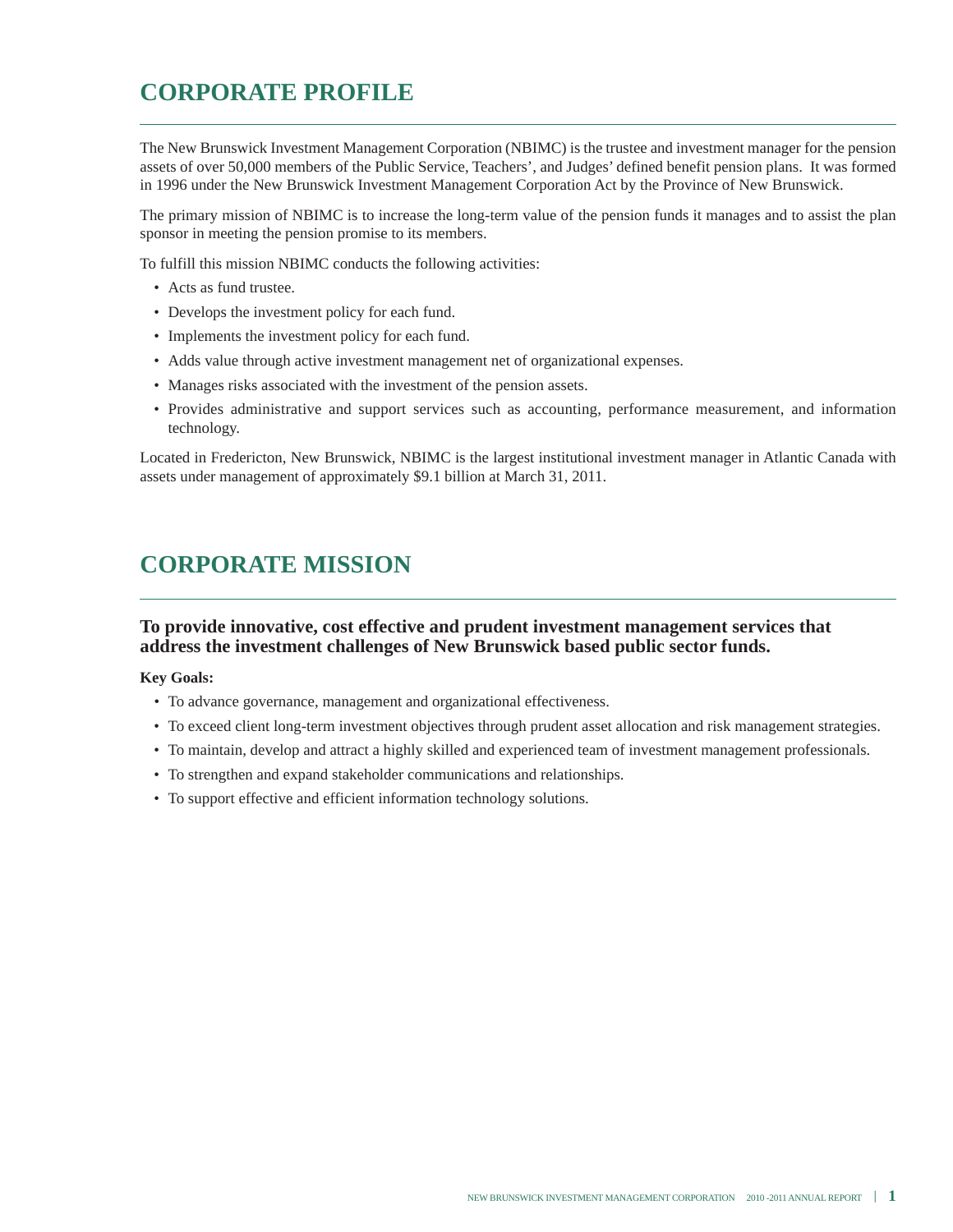# **CORPORATE VISION**

#### **New Brunswick Investment Management Corporation (NBIMC) is the provider of choice for investment management services to New Brunswick public sector investment funds.**

NBIMC is recognized as a user of "best practices" by clients and peers. The company is:

- Acknowledged as being able to exceed clients' long-term investment performance objectives.
- A provider of consistent value added for clients through a diverse range of multiple investment strategies.
- Recognized by stakeholders as having strong governance practices and a long-term strategic vision.
- Driven by a team of highly skilled investment management professionals working within a culture of innovation and risk management.
- Viewed as an employer of choice by both recent graduates and experienced investment management professionals.
- Seen as maintaining strong relationships and ongoing communication with key stakeholders.

# **CORPORATE VALUES**

**PRUDENCE** – we guide investment activity within appropriate policy guidelines focused on asset allocation and risk management in accordance with client objectives.

**ACCOUNTABILITY** – we act in the best interests of our clients and use the highest standard of financial reporting, compliance, auditing and performance measurement.

**TEAMWORK** – we develop and sustain a learning culture of engaged employees who share expertise, clear roles, coordinated activity and working together to achieve our goals.

**TRANSPARENCY** – we produce clear and frequent communications to all stakeholders on operations, strategies and results.

**INTEGRITY** – we ensure honesty in all corporate undertakings guided by a Code of Ethics and Business Conduct.

**INNOVATION** – we encourage a diversity of innovative, well researched investment management strategies.

# **NBIMC'S INVESTMENT BELIEFS**

NBIMC operates under a few basic investment beliefs, upon which we continually reflect when setting investment strategy. These beliefs are:

- 1. NBIMC is a relatively low risk asset manager when compared to its peers.
- 2.Real Return Bonds, because of their long-term inflation-linked characteristics, are considered to be an excellent match for pension liabilities.
- 3. New asset classes and strategies are introduced incrementally in order to progressively gain experience and to minimize transition costs.
- 4.The establishment of the appropriate asset mix for each of the funds under management is heavily influenced by both the actuarial profile and funding status of each plan.
- 5. NBIMC believes that market inefficiencies present opportunities to add value through active management.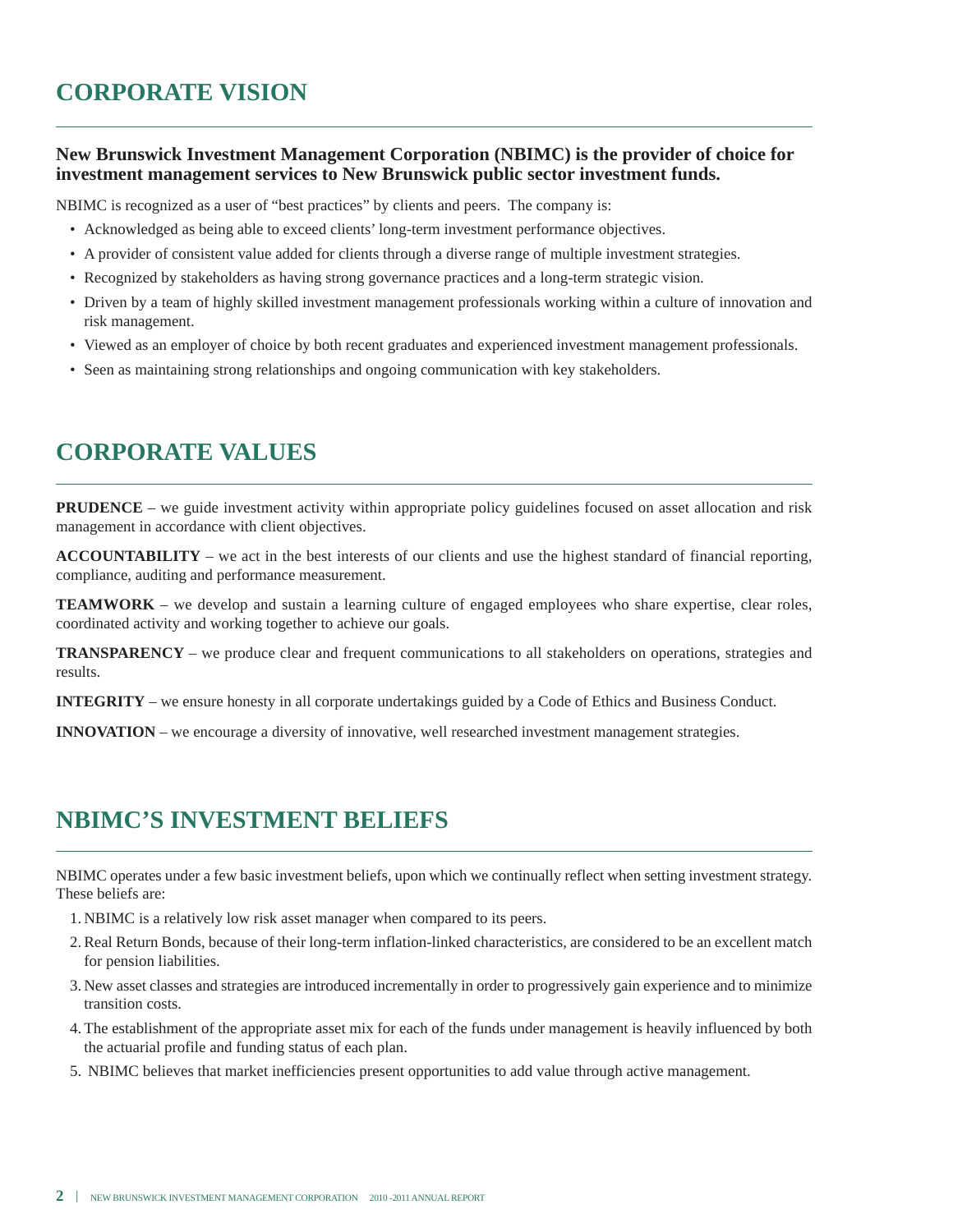# **PUBLIC SERVICE 2010-2011 FINANCIAL HIGHLIGHTS – AS OF MARCH 31, 2011**





#### **INVESTMENTS BY PORTFOLIO (\$ millions)**

|                                | 2011    | 2010                    | 2009            |
|--------------------------------|---------|-------------------------|-----------------|
|                                | \$      | \$                      | \$              |
| <b>FIXED INCOME</b>            |         |                         |                 |
| <b>Nominal Bonds</b>           |         | 1,409.5 1,258.2 1,037.0 |                 |
| <b>Short Term Assets</b>       | 95.2    | 76.2                    | 116.7           |
|                                |         | 1,504.7 1,334.4 1,153.6 |                 |
| PUBLIC EQUITY                  |         |                         |                 |
| Canadian                       | 1,064.0 | 970.9                   | 786.1           |
| U.S.                           | 546.4   | 537.7                   | 391.6           |
| International                  | 721.2   | 690.7                   | 541.0           |
|                                | 2,331.7 | 2,199.3 1,718.8         |                 |
| <b>INFLATION LINKED ASSETS</b> |         |                         |                 |
| <b>Real Return Bonds</b>       | 462.1   | 416.7                   | 350.5           |
| Real Estate and Infrastructure | 261.3   | 234.0                   | 191.7           |
| Commodities                    | 0.0     | $0.0\degree$            | 74.8            |
|                                | 723.4   | 650.7                   | 617.0           |
| <b>ALTERNATIVE INVESTMENTS</b> |         |                         |                 |
| Absolute Return                | 325.6   | 296.2                   | 242.6           |
| Private Equity                 | 145.0   | 107.0                   | 107.2           |
|                                | 470.7   | 403.2                   | 349.8           |
| <b>Total Investments</b>       | 5,030.4 |                         | 4,587.6 3,839.3 |

*Amounts may not add due to rounding*



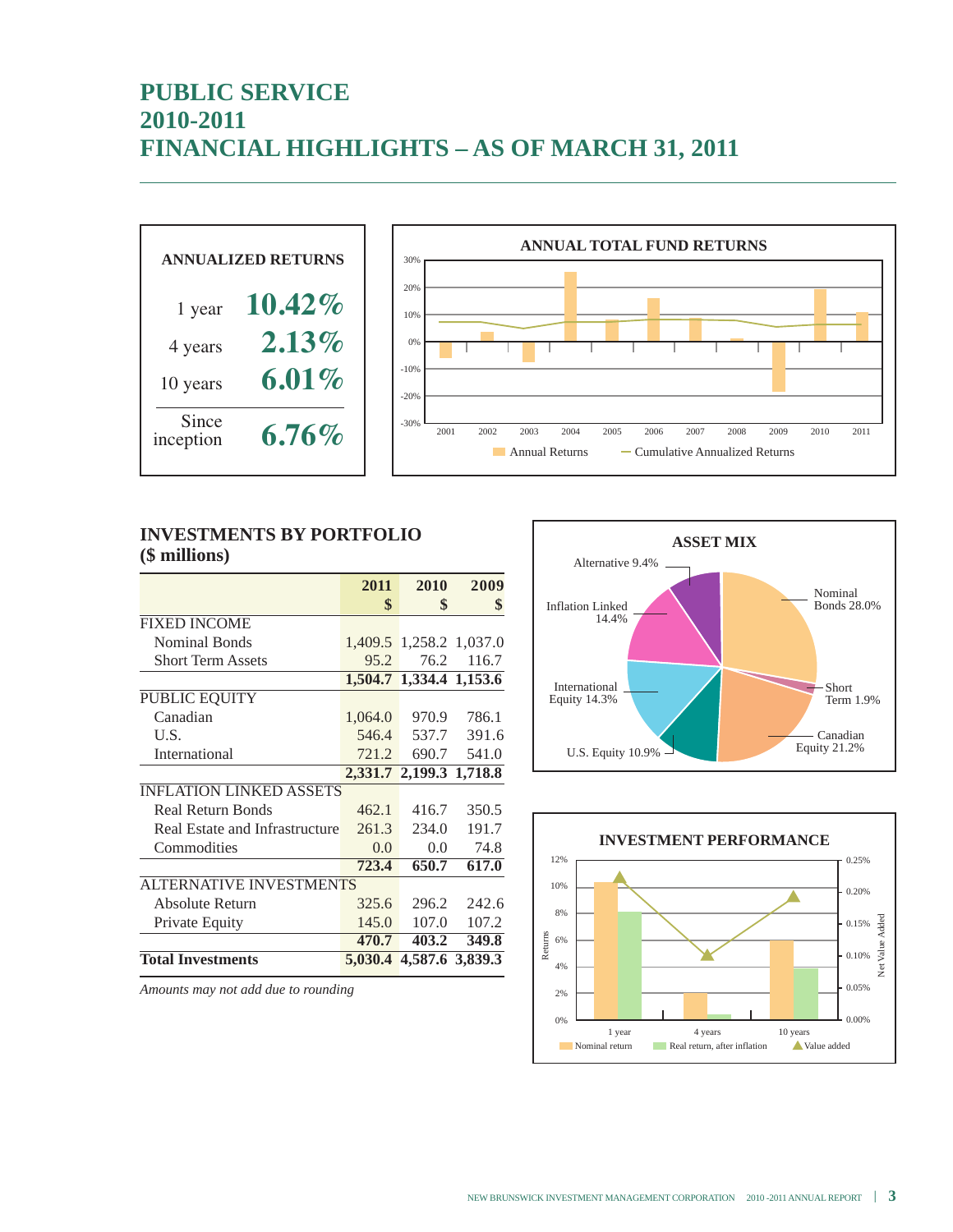# **TEACHERS' 2010-2011 FINANCIAL HIGHLIGHTS – AS OF MARCH 31, 2011**



#### **INVESTMENTS BY PORTFOLIO (\$ millions)**

|                                | 2011            | 2010                    | 2009  |
|--------------------------------|-----------------|-------------------------|-------|
|                                | \$              | \$                      |       |
| <b>FIXED INCOME</b>            |                 |                         |       |
| <b>Nominal Bonds</b>           | 1,147.7 1,036.1 |                         | 867.6 |
| <b>Short Term Assets</b>       | 75.7            | 61.6                    | 95.8  |
|                                | 1,223.4 1,097.7 |                         | 963.4 |
| PUBLIC EQUITY                  |                 |                         |       |
| Canadian                       | 810.1           | 747.7                   | 613.8 |
| U.S.                           | 420.0           | 419.1                   | 308.3 |
| International                  | 551.3           | 535.4                   | 424.7 |
|                                | 1,781.4         | 1,702.2 1,346.8         |       |
| <b>INFLATION LINKED ASSETS</b> |                 |                         |       |
| <b>Real Return Bonds</b>       | 389.7           | 355.5                   | 303.7 |
| Real Estate and Infrastructure | 249.2           | 226.4                   | 189.0 |
| Commodities                    | $0.0^{\circ}$   | 0.0                     | 61.4  |
|                                | 638.8           | 581.9                   | 554.2 |
| <b>ALTERNATIVE INVESTMENTS</b> |                 |                         |       |
| Absolute Return                | 260.4           | 239.5                   | 199.2 |
| Private Equity                 | 118.8           | 88.7                    | 89.7  |
|                                | 379.1           | 328.2                   | 289.0 |
| <b>Total Investments</b>       |                 | 4,022.7 3,710.0 3,153.4 |       |

*Amounts may not add due to rounding*



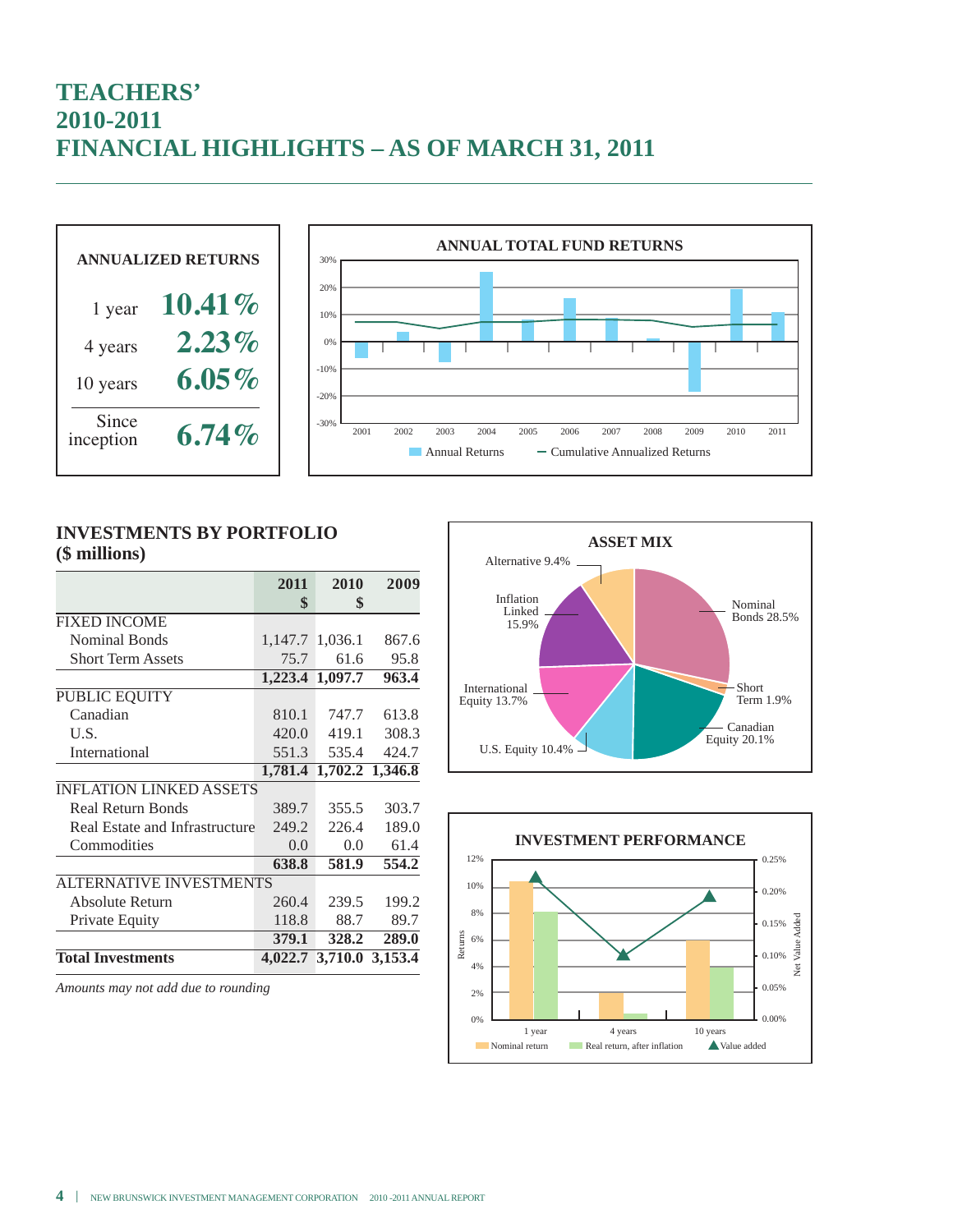# **JUDGES' 2010-2011 FINANCIAL HIGHLIGHTS – AS OF MARCH 31, 2011**





#### **INVESTMENTS BY PORTFOLIO (\$ millions)**

|                                | 2011 | 2010 | 2009 |
|--------------------------------|------|------|------|
|                                | \$   | \$   |      |
| <b>FIXED INCOME</b>            |      |      |      |
| Nominal Bonds                  | 8.3  | 7.4  | 6.3  |
| <b>Short Term Assets</b>       | 0.6  | 0.5  | 0.7  |
|                                | 8.8  | 7.9  | 7.0  |
| PUBLIC EQUITY                  |      |      |      |
| Canadian                       | 6.2  | 5.8  | 4.8  |
| U.S.                           | 3.2  | 3.2  | 2.4  |
| International                  | 4.2  | 4.1  | 3.3  |
|                                | 13.6 | 13.1 | 10.4 |
| <b>INFLATION LINKED ASSETS</b> |      |      |      |
| <b>Real Return Bonds</b>       | 2.7  | 2.5  | 2.1  |
| Real Estate and Infrastructure | 1.5  | 1.4  | 1.2  |
| Commodities                    | 0.0  | 0.0  | 0.5  |
|                                | 4.2  | 3.9  | 3.8  |
| <b>ALTERNATIVE INVESTMENTS</b> |      |      |      |
| Absolute Return                | 1.9  | 1.7  | 1.5  |
| Private Equity                 | 0.9  | 0.7  | 0.7  |
|                                | 2.8  | 2.4  | 2.1  |
| <b>Total Investments</b>       | 29.5 | 27.3 | 23.4 |

**ASSET MIX** Nominal Bonds 28.0% Short Term 1.9% Canadian Equity 21.1% U.S. Equity 10.8% International Equity 14.3% Inflation Linked 14.4% Alternative 9.5%



*Amounts may not add due to rounding*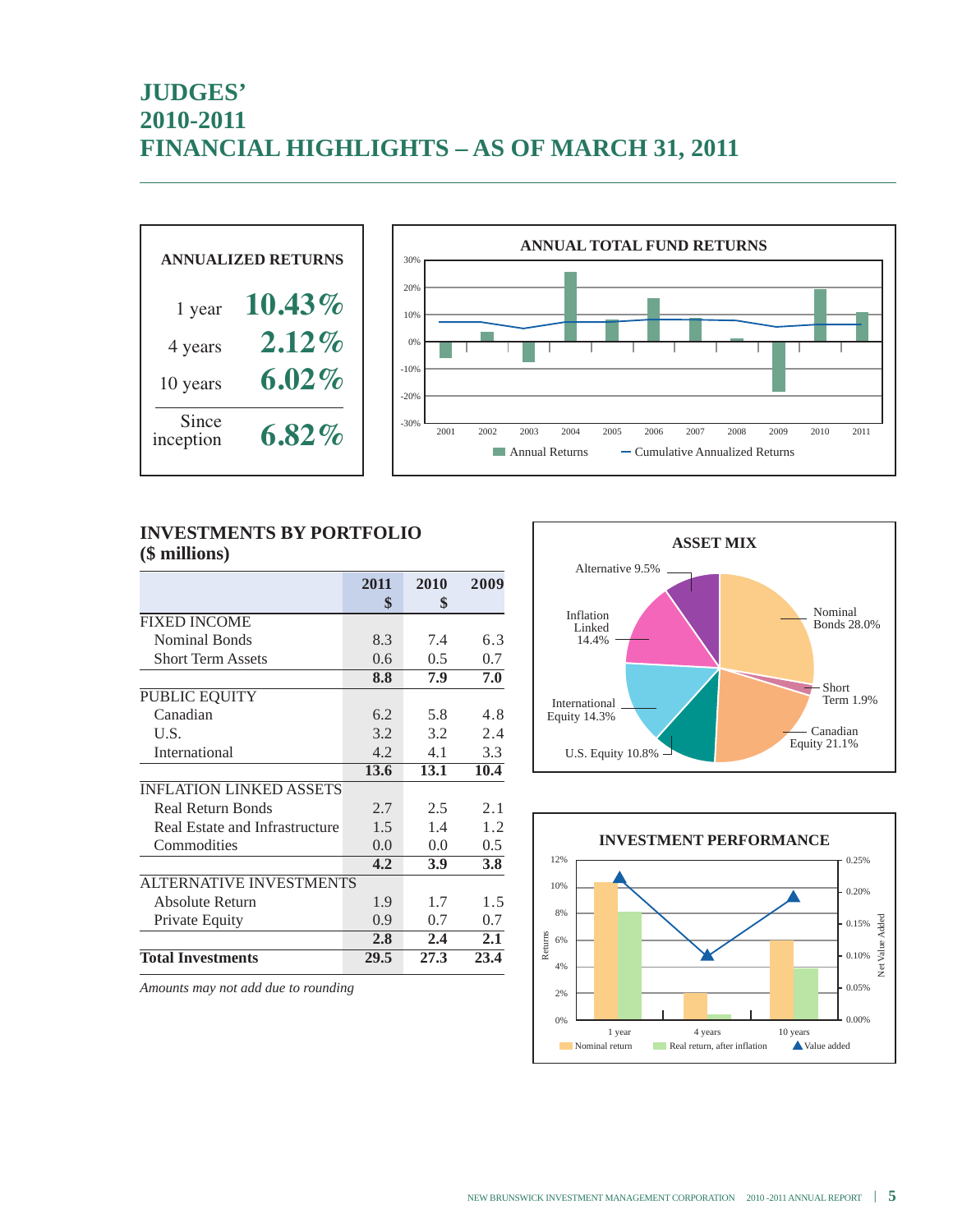# **LETTER TO STAKEHOLDERS**

On behalf of the Board of Directors and the staff of the New Brunswick Investment Management Corporation (NBIMC) we are pleased to present the following Fiscal 2010-2011 Annual Report marking our fifteenth year of operations.

# **Fifteen Years of Service**

In the early 1990s, certain of the Province of New Brunswick's legislated pension plans had large unfunded liabilities. At that time, the Province set the goal of having the pension plans for the Public Service and the Teachers'fully funded within twenty-five years. A fully-funded position means that there are sufficient assets in a plan to cover all projected payments that must be made to current and future pensioners.

Since this funding shortfall (the difference between the plan assets and liabilities) was the responsibility of the Province, it chose to implement measures to reduce the shortfall. This included the introduction of equity investments to diversify the investment portfolio with the objective of potentially earning higher equity returns. The New Brunswick Investment Management Corporation was subsequently formed in 1996 to provide the additional investment expertise that was required to earn these higher equity returns while managing the higher risk associated with those investments in a cost effective manner.

We are very pleased to report that after fifteen years of service, our long-term performance has exceeded the 4% real return target required to fund the plans as set out by the independent pension plan Actuary. This was achieved in spite of the 2008- 2009 global financial markets crisis – one of the worst on record.

#### NBIMC's success has kept the provincial pension funds on track with the Province's long-term goal for fully funded **pension plans.**

We are also pleased to report that the Board of Directors and Senior Management have recently updated our Corporate Strategic Plan for 2011-2016. We look forward to communicating it to our stakeholders over the year ahead, and using it to help guide the beginning of our next fifteen years of service.

# **Fiscal 2010-2011**

Our investment portfolios have remained well positioned to take advantage of the relatively slow global economic rebound that has occurred since the Fiscal 2008-2009 financial markets crisis.

The fiscal year started out to be very challenging. Sovereign debt and banking concerns in Europe, an armed conflict on the Korean peninsula and continued concerns about a possible double dip recession due to weak housing markets and slow job growth in North America weakened both equity markets and credit markets considerably.

While brief periods of volatility and uncertainty continued to appear from time to time, the overall mood changed significantly in the fall of 2010 as government policies focused on supporting their economies and corporate earnings reports continued to demonstrate strong revenue and earnings growth.

The continued backing of the world's central banks in terms of low interest rates, as well as the U.S. Federal Reserve Board's significant securities purchasing activities, provided support to riskier asset classes such as the public equity and corporate credit markets throughout the remainder of the fiscal year.

This dynamic resulted in investment managers who held more risky asset classes such as public equity securities, and more risky assets in those classes, to have higher performance than those with a less risk tolerant approach. For example, smaller capitalized Canadian public equity stocks (as represented by the S&P TSX Completion index) outperformed the larger capitalized Canadian public equity stocks (as represented by the S&P TSX 60 Index) by over 12% during the year.

The Corporation produced a 10.42% gross (not adjusted for inflation) rate of return for the 2010-2011 fiscal year. Our longterm annualized return since NBIMC's inception in 1996 is now at 6.75%.

Most importantly our annualized real return (after adjusting for inflation) since inception is now 4.74%. This real return is now 0.74% per annum above the long-term 4% real return requirement that the pension funds'independent Actuary has continued to believe to be necessary to fund the pension plans under our management. We are very pleased that our relatively low risk investment approach continuesto consistently meet the long-term funding goals of the pension plan sponsor while also attempting to minimize the exposure to the potential of large negative and positive swingsfrom financial markets'volatility in any one period.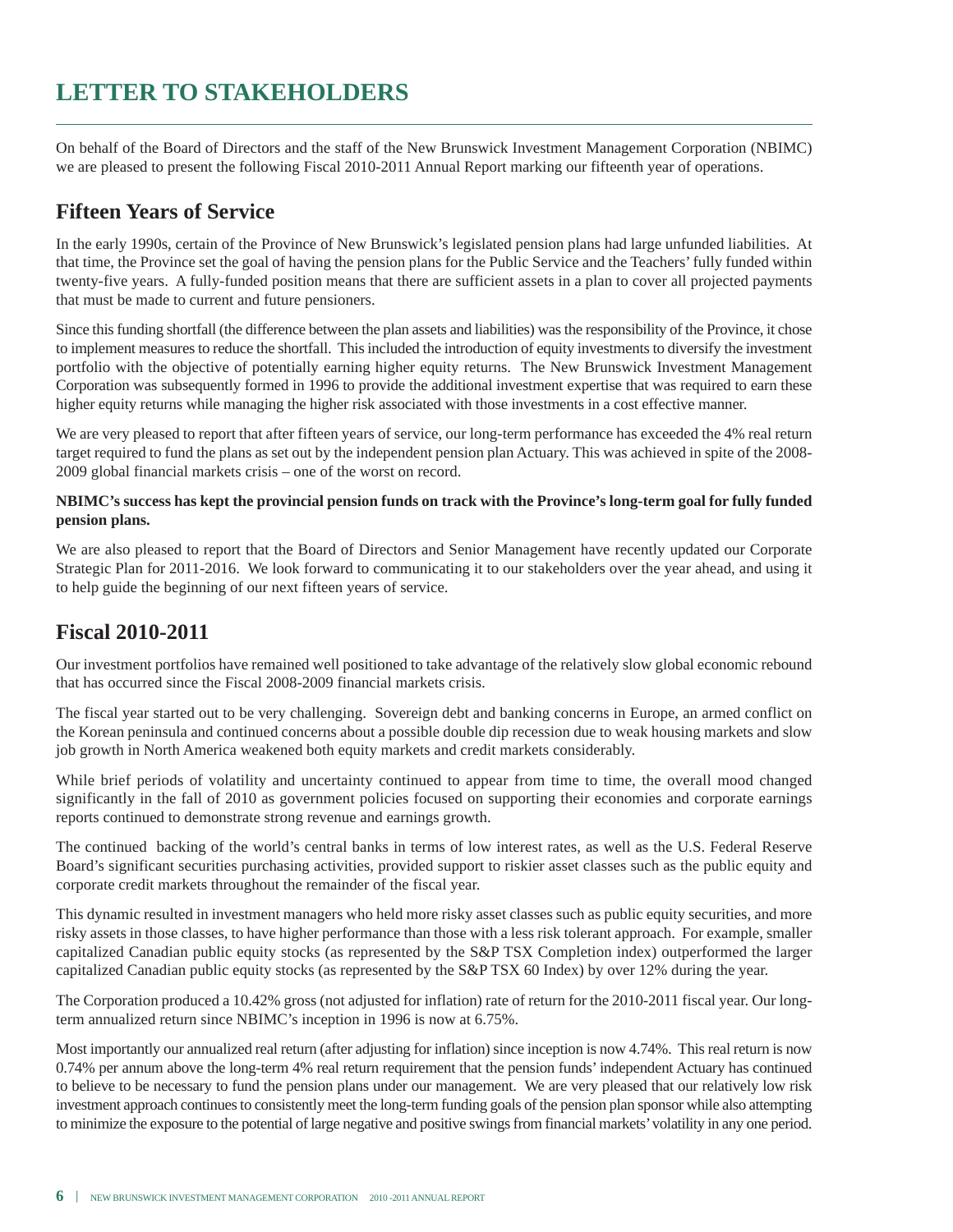Net assets under management increased significantly to \$9.096 billion from \$8.341 billion in the prior year. This increase in assets resulted from \$853 million in net investment earnings, \$155 million in special funding payments from the plans' sponsor, and net pension payouts of \$253 million.

Management successfully added approximately \$30.5 million of investment earnings through active portfolio management activities versus their benchmarks, which provided the funds with approximately \$18.9 million in additional net earnings after covering the combined \$11.6 million in NBIMC's operating costs and the costs of third party service providers.

While not a primary consideration, our long-term investment returns on a risk adjusted basis continue to be very respectable versus peer public sector pension plans and we continue to provide ample liquidity to fund pensioner payments. The Fiscal 2010-2011 net payment obligations of \$110 million against a total portfolio asset value of \$9.096 billion illustrates our ability to make pension payments well into the future. The ability to make pension payments continues to be enhanced by having both our nominal bond portfolio and short-term debt securities focused primarily on government securities.

### **Important Accomplishments**

NBIMC achieved a number of important accomplishments during the year:

- As noted above, our long-term investment performance continues to exceed the actuarial real return target requirement for the Pension Plans under our management.
- Management increased our relative value added returns, after covering expenses, for the portfolios through active investment management activities.
- We concluded a full Asset Liability study for the Teachers' Pension Fund (TPF) based on an actuarial review received in early 2010, followed by a review of Judges' Pension Fund (JPF) in early 2011. Based on this work the Board of Directors re-affirmed that the existing Investment Policies for each Fund continued to be appropriate.
- The Board of Directors approved financial statement conversion plans to International Financial Reporting Standards (IFRS) and Public Sector Accounting Standards (PSAP).
- In coordination with our Internal Auditor, we completed audits in Operational Governance Scoping, Transaction Processing, Records Management, and continued our ongoing fraud risk assessment process.
- We continued to expand our direct private markets investment activity on both a local and global basis.
- In coordination with the Office of the Auditor General, we provided a follow up report with respect to their 2006 Governance, and 2008 Investment Performance and Cost Analysis audit recommendations.
- An Enterprise Risk Management Council (ERMC) was constituted to oversee and assist in providing a quarterly assessment of our corporate Enterprise Risk Management Framework to the Board of Directors.

Further details on NBIMC's mandate, activities and results are contained throughout later sections of this Annual Report.

# **The NBIMC Advantage**

As a global debate continues in regards to the sustainability of Defined Benefit Pension Plans, we thought it would be helpful to outline the following advantages that a dedicated investment manager such as NBIMC brings to the three Defined Benefit Plans under our management:

- NBIMC provides a well structured, independent and transparent fiduciary based governance process.
- We create specific investment programs that are focused on providing dependable future retirement income for each pension plan and stability in employer and employee contributions.
- We provide a strong level of oversight through our Enterprise Risk Management Framework and asset safekeeping capabilities.
- The Funds receive cost effective access to professional fund management services gained through the economies of scale realized by pooling member plan assets. The majority of our lower investment management fees are also expensed at home in New Brunswick versus international jurisdictions.

We expect that these advantages will continue to help keep the pension plans under management on track in fulfilling the Province's goal for being fully funded in the future as noted earlier in this letter.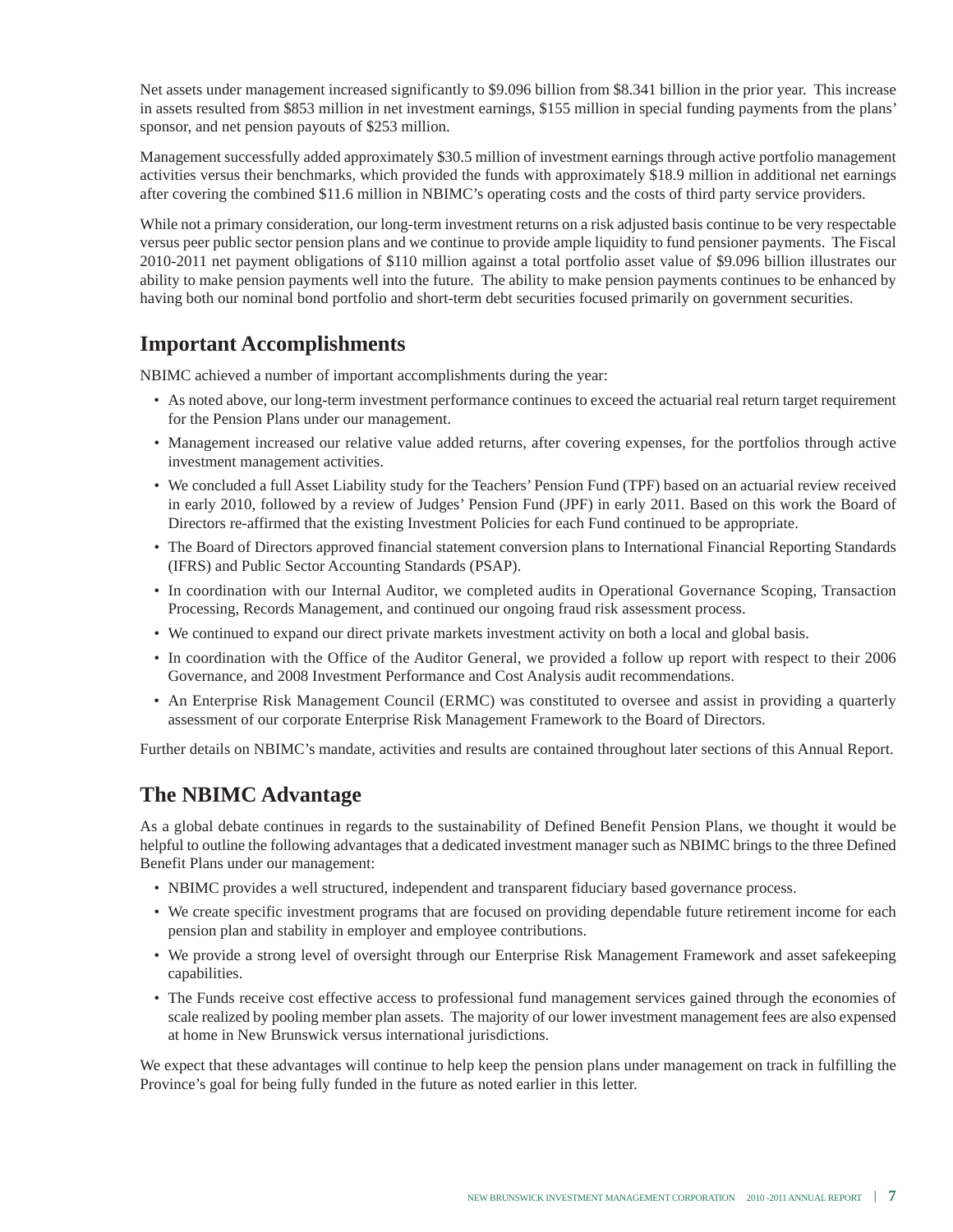# **Outlook**

In May of last year we wrote that "we have witnessed a significant improvement of financial markets performance primarily due to the unprecedented coordinated action of the world's governments and central banks to provide very cheap liquidity and significant economic stimulus. While economic conditions have also improved, unemployment and housing market troubles in the United States continue to negatively affect market sentiment. These concerns in combination with the sovereign debt issues affecting many regions have a number of people still concerned for the future."

These concerns can essentially be reiterated today, twelve months later. Economic growth continues to generally recover at a slower rate than after past recessions, however with a new concern of more divergent global government and central bank actions. The United Kingdom has decided to immediately address their fiscal deficit situation while the European Central Bank has been focused of late on potential interest rate increases to address inflation concerns. Both of these actions have the potential of constricting future economic growth in Europe. On the other hand, the United States continues to run both large deficits and a very accommodative monetary policy. These actions have given rise to concerns about continued currency weakness and accelerating inflationary pressures in the near future. Emerging Asian markets appear to be overheated, while Japan has a long road of reconstruction ahead. We will continue to monitor these situations closely during the year ahead.

We are also once again this year in the process of reviewing recently received updated actuarial reports for both the TPF and PSSF, and will be conducting a full review of the Investment Policy for each pension fund during the upcoming fiscal year. This analysis will ensure that we continue to prudently meet each Plan's long-term actuarial return goals in a risk controlled fashion.

### **Appreciation of Dedicated Service**

We would like to recognize our Board for their efforts and support to the Corporation during the year. Service on the Board continues to be a major responsibility and a significant commitment which is greatly appreciated. We would especially like to recognize the long-term service of John Mallory, upon his retirement as Deputy Minister of Finance, as a director on our Board since the inception of the Corporation.

During the year we welcomed two new Directors. Mr. Earl Brewer joined our Board in June of 2010 and Mr. Mike Ferguson joined our Board in December 2010 in his new ex-officio capacity as Deputy Minister of Finance. Both are welcomed additions to the team and we look forward to their continued involvement.

On behalf of the Board we also wish to thank our team of professionals at NBIMC for their continued diligence and hard work. We are very pleased that the management team continues to provide long-term investment returns in excess of both actuarial funding requirements and policy benchmarks in a difficult economic environment.

Consistent with our past annual letters, we remain confident that we have the strategy, people and processes in place that can continue to meet the long-term goals of our stakeholders.

Sincerely,

Gilles Lepage, Chairperson of the Board John A. Sinclair, President and Chief Executive Officer

May, 2011 Fredericton, New Brunswick

**8 I** NEW BRUNSWICK INVESTMENT MANAGEMENT CORPORATION <sup>2010</sup> -2011 ANNUALREPORT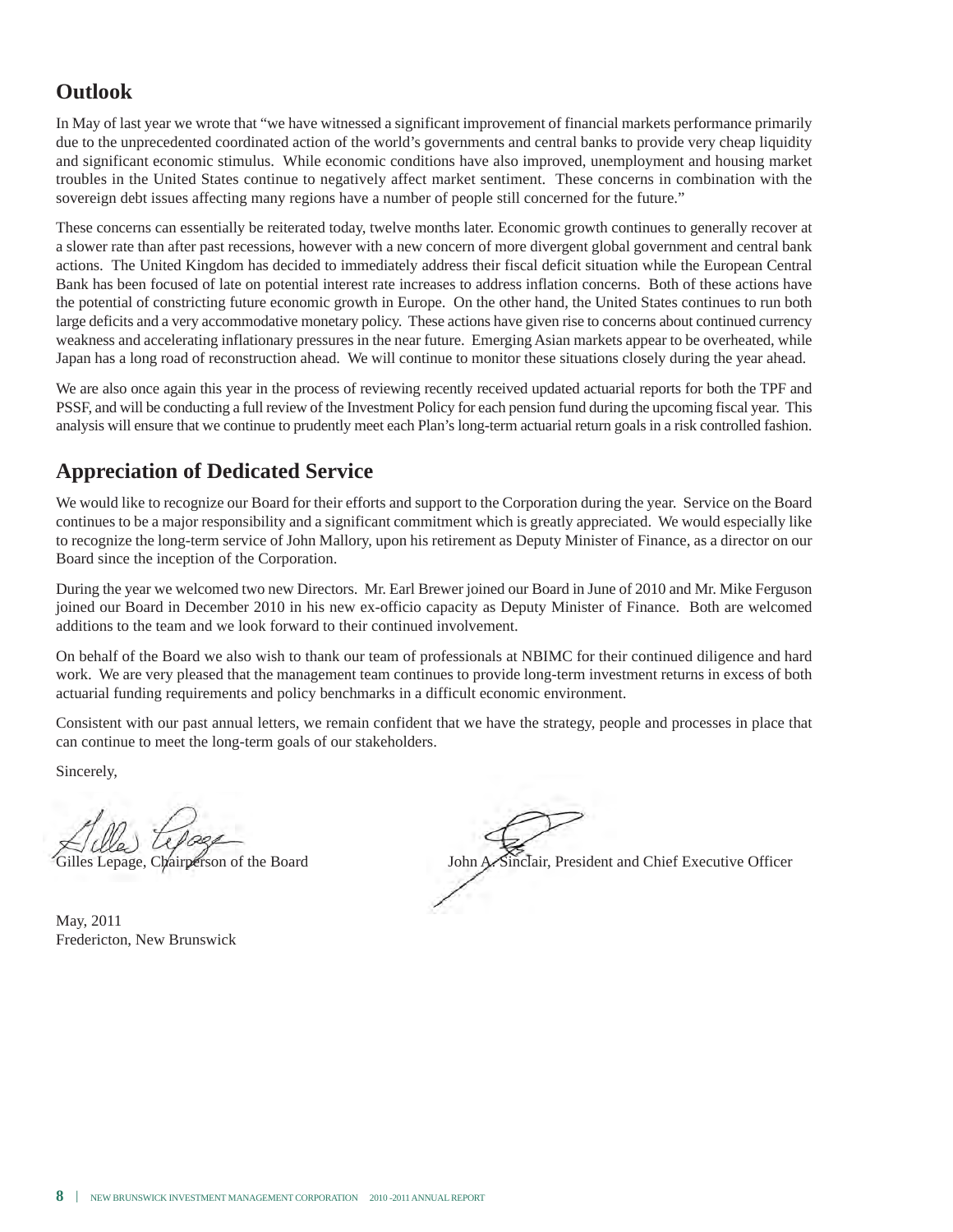# **GOVERNANCE**

### **Plan Governance**

NBIMC is a Crown corporation established under the *New Brunswick Investment Management Corporation Act* (the "NBIMC Act") of 1994. NBIMC is primarily responsible for acting as investment manager and trustee for the pension fund assets of three public sector pension plans. The legislation establishing the pension plans are the:

- New Brunswick Public Service Superannuation Act;
- New Brunswick Teachers' Pension Act; and
- Provincial Court Judges' Pension Act.

The Province of New Brunswick is the Plan Sponsor for each of these pension plans and is responsible for pension plan design, which includes the levels of contribution and benefits, and benefit administration. The Minister of Finance, as Chair of the Board of Management, is the Plan Governor and Plan Administrator. However the day to day adminstration of the plan is assigned to the Pensions and Employee Benefits Division, Office of Human Resources.

As trustee of the funds under management, NBIMC is responsible for development of the investment policy and implementing the investment policy within a risk-controlled framework.

### **Corporate Governance**

As a Crown corporation, NBIMC is accountable to the Crown Corporations Committee of the Legislative Assembly. NBIMC most recently appeared before the Crown Corporations Committee in February 2011 to present and discuss its objectives and performance results for the fiscal years 2008-09 and 2009-10.

The selection process and duties of the NBIMC Board of Directors are outlined in the NBIMC Act. Governance of the organization is the primary consideration of the Board which acts solely in a fiduciary capacity as Trustee for the funds under management. Board members do not represent any specific stakeholder interest. The Board ensures that all of NBIMC's transactions are conducted on a purely commercial basis, and that decisions and actions are based on sound business practices.

The Board is responsible for the stewardship and strategic direction of NBIMC and its investments. Its duties include establishment of the corporate mission, vision and values, maintaining an effective relationship with the President, and oversight of the business planning process, financial position and results, risk management, internal controls and information systems, human resources, communications and stakeholder relations. To ensure its on-going effectiveness, the Board performs a biennial self-assessment against these responsibilities.

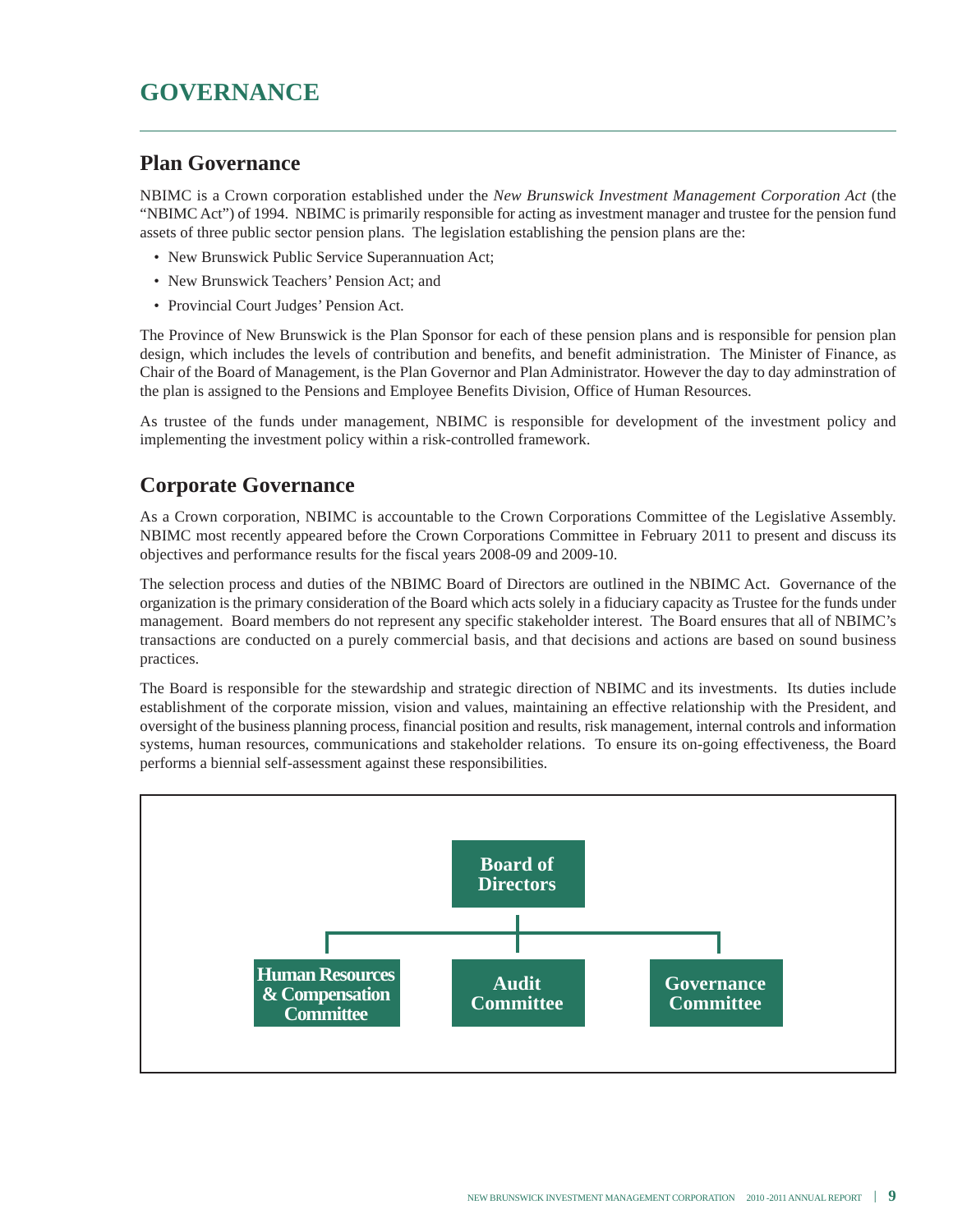The Board is assisted in its endeavors by the efforts of three Committees: the Audit Committee, the Human Resources and Compensation Committee and the Governance Committee, whose reports follow. Day-to-day management of NBIMC is delegated to the Chief Executive Officer, while investment-related matters are delegated to the Chief Investment Officer.

Additional information about our corporate governance practices is available on our website at **www.nbimc.com**. This includes: our governing statutes, Board composition, Board and Committee Terms of Reference, Nomination Guidelines, Director Orientation and Education Policy and Code of Ethics and Business Conduct.

### **Board Attendance**

Board members are expected to attend the board meetings and meetings of committees of which they are a member. The following table provides the number of meetings held and attendance by each of the appointed directors in Fiscal 2010-11:

| <b>Appointed Director</b> <sup>1</sup> | Board <sup>2</sup> | <b>Audit Committee</b> | Governance<br><b>Committee</b> | Human Resources &<br><b>Compensation Committee</b> |
|----------------------------------------|--------------------|------------------------|--------------------------------|----------------------------------------------------|
| Gilles Lepage                          | 8/8                | 3/4                    | 4/4                            | 6/6                                                |
| Elaine Albert                          | 7/8                | 3/4                    | n.a.                           | n.a.                                               |
| Joel Attis                             | 7/8                | n.a.                   | 4/4                            | 6/6                                                |
| Earl Brewer <sup>3</sup>               | 6/6                | n.a.                   | n.a.                           | 3/3                                                |
| Marc-Antoine Chiasson                  | 6/8                | 2/4                    | n.a.                           | n.a.                                               |
| <b>Gaston LeBlanc</b>                  | 8/8                | 3/4                    | n.a.                           | n.a.                                               |
| Ronald Maloney                         | 8/8                | n.a.                   | n.a.                           | 5/6                                                |
| Cathy Rignanesi                        | 7/8                | 4/4                    | 3/4                            | n.a.                                               |
| <b>Richard Speight</b>                 | 7/8                | n.a.                   | 4/4                            | n.a                                                |
| Reno Thériault                         | 8/8                | n.a.                   | n.a.                           | 6/6                                                |
| Michael Walton                         | 6/8                | n.a.                   | 4/4                            | 6/6                                                |

<sup>1</sup> The Board of Directors also includes three ex-officio members: the President & CEO of NBIMC, the Deputy Minister of Finance (non-voting), and *the Vice-President of Finance of the New Brunswick Power Holding Corporation.*

*² 6 regular and 2 special meetings occurred during the full fiscal year*

*³ Appointed to the Board on June 17, 2010*

The Board welcomed two new appointees in Fiscal 2010-11 and accordingly, conducted an in-depth director orientation session in accordance with its Director Orientation and Education Policy. The Director Orientation Program assists new directors in understanding the mandate and stakeholders of NBIMC. Asignificant focus of the initial new director orientation is to explain the roles and responsibilities of the Board and the Board committees. It also outlines NBIMC's organizational structure, introduces the senior leadership team, and provides a primer on the pension and investment industries.

On-going director education includes exposure to relevant news and articles of interest as well as a program of educational sessions. Four education sessions were held in Fiscal 2010-11. These sessions addressed the topics of asset management governance within the pension fund industry along with legal and fiduciary responsibilities, asset liability modeling and research activities supporting the asset mix decision, securities lending activities and controls, and an overview and review of the New Brunswick and Atlantic Opportunities portfolio.

Major decisions made by the Board during the year, in addition to the matters referred to it by the Board Committees *(see Committee reports following)* include:

- Review of the most recent asset liability analyses for each of the Public Service Superannuation Plan and the Teachers' Pension Plan as at April 1, 2009;
- Approval of the decision to retain the current asset mix for each of the Pension Funds under management;
- Approval of the Five Year Strategic Plan for 2011 2016;
- Approval of the Fiscal 2010-11 Annual Business Plan;
- Approval of a new unit trust fund, NBIMC Infrastructure Fund, and consequent changes to the Investment Policy Statement for the Pooled Funds; and
- Approval of changes to Board committee memberships arising from addition of two new directors.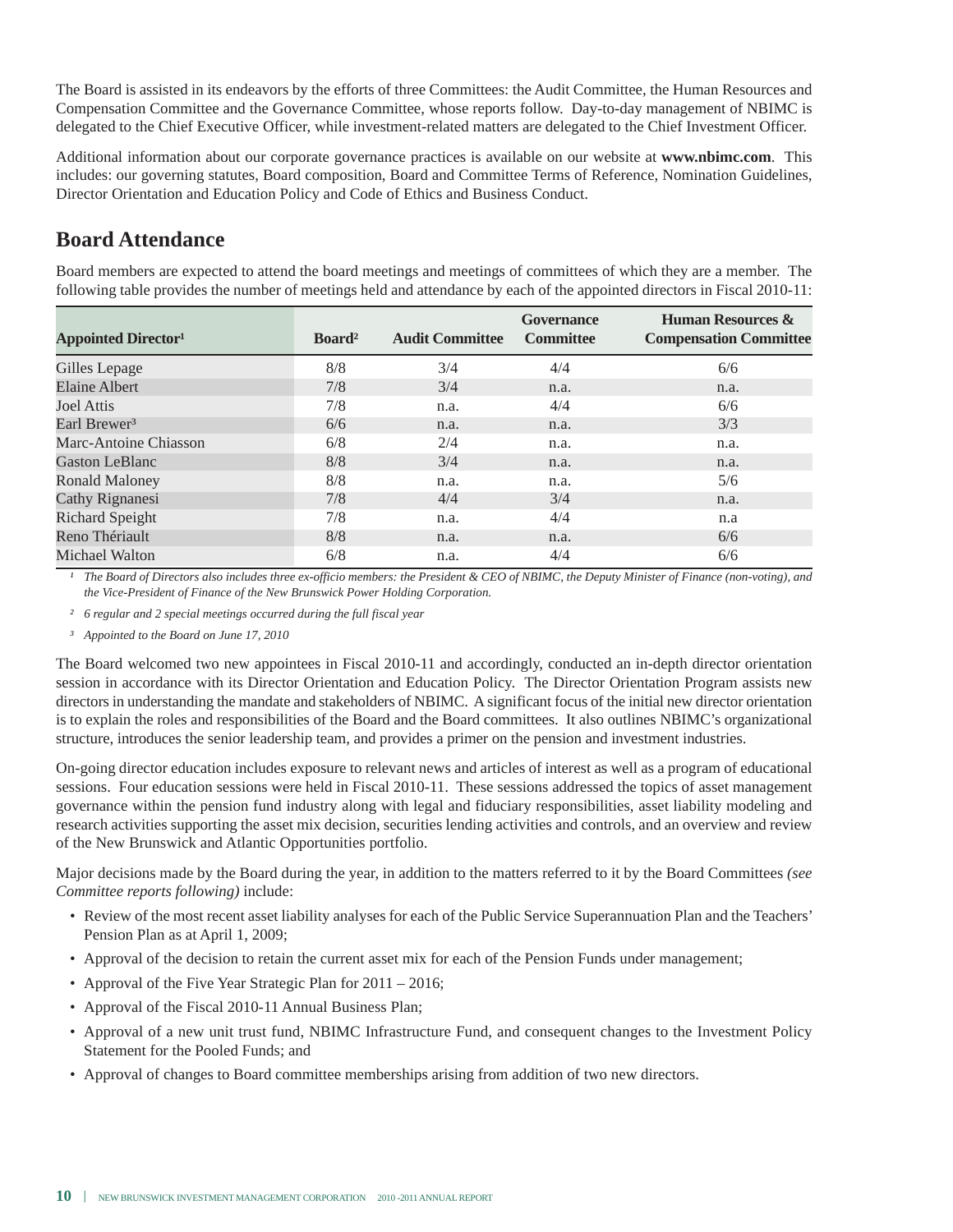### **Board Committee Reports**

#### **Report of the Audit Committee**

The Audit Committee oversees the financial affairs of NBIMC and the funds under management, including the selection of accounting policies to be followed in the preparation of financial statements, the systems of internal control and management information, financial risks, and the relationships with the external and internal auditors.

Management is responsible for the preparation of the financial statements and for maintaining appropriate accounting policies, processes, procedures and systems of internal control to ensure compliance with accounting standards and applicable laws and regulations. The external auditor is responsible for planning and carrying out an audit of the annual financial statements.

The Committee assesses its effectiveness annually to ensure that it has fulfilled its responsibilities as set out in its Terms of Reference.

| <b>Fiscal 2010-11</b><br><b>Highlights</b> | In accordance with its Terms of Reference, the Committee accomplished, among other things, the<br>following in Fiscal 2010-11:                                                                                |
|--------------------------------------------|---------------------------------------------------------------------------------------------------------------------------------------------------------------------------------------------------------------|
|                                            | • Approved the conversion of financial reporting for the Pension Funds and Unit Trust Funds<br>to International Financial Reporting Standards and for NBIMC to Public Sector Accounting<br>Standards;         |
|                                            | • Developed a selection process for a new external audit partner pursuant to the Audit<br>Committee's Audit Partner Rotation Policy, conducted candidate interviews and approved a<br>new engagement partner; |
|                                            | • Approved the External Auditor's engagement, audit plan, timing, staffing and fees for the year<br>ended March 31, 2011;                                                                                     |
|                                            | • Approved the Internal Auditor's annual plan and budget for the upcoming year ending March<br>31, 2012;                                                                                                      |
|                                            | • Received the Internal Audit recommendations and management's responses for three internal<br>audits: Transactional Processing; Operational Governance Scoping; and Records Management<br>Processes:         |
|                                            | • Completed an annual review of the Enterprise Risk Management Framework;                                                                                                                                     |
|                                            | • Approved the Five Year Information Technology Strategic Plan for Fiscal 2011-2016;                                                                                                                          |
|                                            | • Approved a change to pay variable fund expenses directly from the Pension Funds;                                                                                                                            |
|                                            | • Received quarterly reporting of legal and regulatory compliance;                                                                                                                                            |
|                                            | • Reviewed the insurance coverage of significant business risks and uncertainties;                                                                                                                            |
|                                            | • Approved the annual audited financial statements for the Pension Funds, the Unit Trust Funds<br>and NBIMC for the year ended March 31, 2011;                                                                |
|                                            | • Received the draft Annual Report material for the year ended March 31, 2011 and approved<br>the financial content and earnings press release; and                                                           |
|                                            | • Completed an annual review of the Committee's terms of reference, accomplishments for the<br>year ended March 31, 2011 and objectives for the upcoming fiscal year.                                         |

This report has been approved by the members of the Audit Committee.

**C. Rignanesi (Chair), E. Albert, M. Chiasson, G. LeBlanc, G. Lepage (ex-officio), D. Murphy**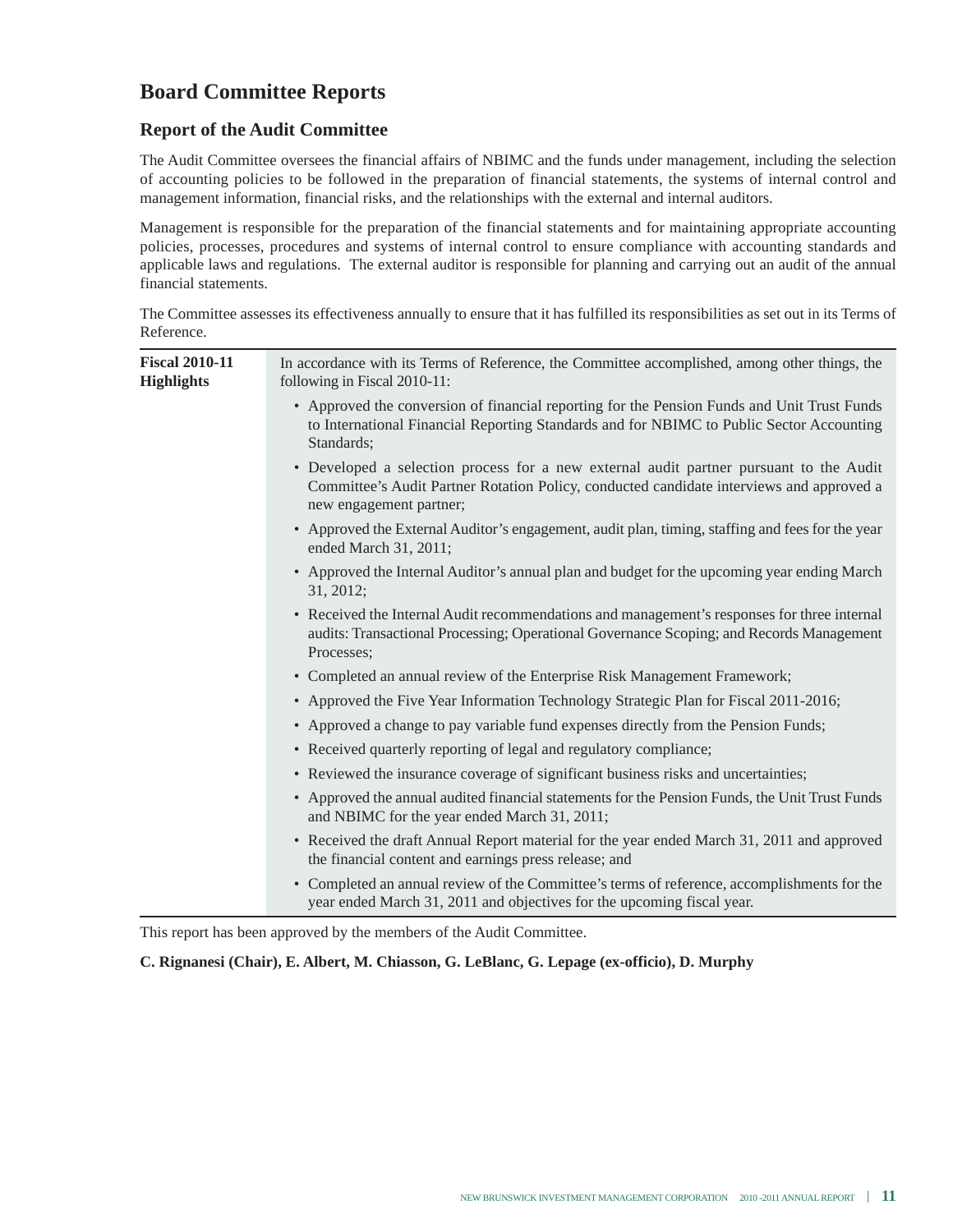#### **Report of the Governance Committee**

The Governance Committee annually reviews the terms of reference for the Board and each committee, all Board policies and the Nomination Guidelines for new directors to ensure that they continue to meet evolving corporate governance best practices. They also oversee the Director Orientation and Education programs and the Code of Ethics and Business Conduct. The biennial Board self-assessment process is facilitated by the Governance Committee.

The Committee assesses its effectiveness annually to ensure that it has fulfilled its responsibilities as set out in its Terms of Reference.

| <b>Fiscal 2010-11</b><br><b>Highlights</b> | In accordance with its Terms of Reference, the Committee accomplished, among other things, the<br>following in Fiscal 2010-11:                                                       |
|--------------------------------------------|--------------------------------------------------------------------------------------------------------------------------------------------------------------------------------------|
|                                            | • Established Board Goals for Fiscal 2010-11;                                                                                                                                        |
|                                            | • Reviewed the Director Orientation and Education program and Fiscal 2010-11 Board<br>education plan;                                                                                |
|                                            | • Reviewed the quarterly Code of Ethics and Business Conduct reports;                                                                                                                |
|                                            | • Conducted an annual review of the Governance Committee's mandate and effectiveness;                                                                                                |
|                                            | • Reviewed the Board's and Committees' process for annual risk management oversight;                                                                                                 |
|                                            | • Completed an annual review of all governing documents and Committee Terms of Reference;                                                                                            |
|                                            | • Approved amendments to the Code of Ethics to include reference to the Public Interest<br>Disclosure Act where appropriate;                                                         |
|                                            | • Approved the June 2010 progress report for the Governance 2006 Vol. 2 and Investment<br>Performance 2008 Vol. 2 Reports from the Office of the Auditor General;                    |
|                                            | • Reviewed upcoming director term expirations and updated the director skills assessment for<br>new candidate consideration. Communicated these findings to the Minister of Finance; |
|                                            | • Reviewed the Governance Committee and the Board meeting schedules for Fiscal 2010-2011;                                                                                            |
|                                            | • Approved the Strategic Communications Plan and budget for Fiscal 2011-12;                                                                                                          |
|                                            | • Reviewed the annual reporting of the Code of Ethics and Business Conduct at March 31, 2011<br>for employees and directors;                                                         |
|                                            | • Reviewed Director compensation and a summary of expense claims for each Director and the<br>President and CEO for the year ended March 31, 2011; and                               |
|                                            | • Approved the Plan and Corporate Governance disclosure for the Fiscal 2010-11 Annual<br>Report.                                                                                     |

This report has been approved by the members of the Governance Committee.

#### **R. Speight (Chair), J. Attis, G. Lepage (ex-officio), C. Rignanesi, M. Walton**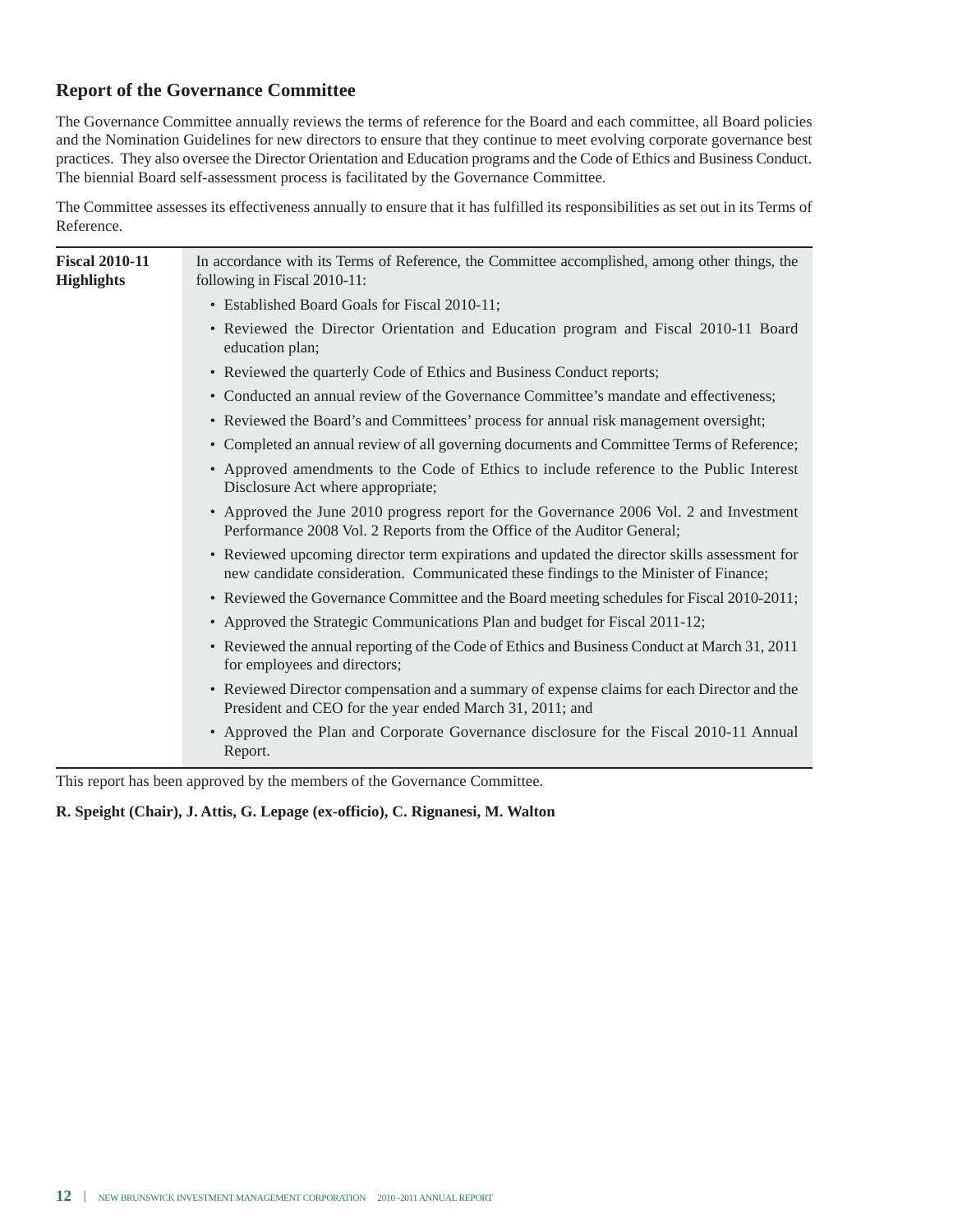#### **Report of the Human Resources & Compensation Committee**

The Human Resources and Compensation Committee annually conducts a performance appraisal for the President and CEO. It also oversees changes to the Compensation Philosophy, compensation and benefits, incentive plans and organizational structure as well as monitors management's compliance with employment-related regulatory and legislative matters.

The Committee assesses its effectiveness annually to ensure that it has fulfilled its responsibilities as set out in its Terms of Reference.

| <b>Fiscal 2010-11</b><br><b>Highlights</b> | In accordance with its Terms of Reference, the Committee accomplished, among other things, the<br>following in Fiscal 2010-11:                                    |
|--------------------------------------------|-------------------------------------------------------------------------------------------------------------------------------------------------------------------|
|                                            | • Reviewed the Committee's Terms of Reference Business;                                                                                                           |
|                                            | • Reviewed the Committee's objectives for Fiscal 2010-11;                                                                                                         |
|                                            | • Reviewed and approved the individual incentive plan weightings of the NBIMC Fiscal 2010-<br>11 Annual Business Plan;                                            |
|                                            | • Reviewed management's plans to address the results obtained from the prior year's Workplace<br><b>Environment Survey;</b>                                       |
|                                            | • Reviewed and revised the Committee's Terms of Reference;                                                                                                        |
|                                            | • Reviewed the reappointment process of the President and CEO;                                                                                                    |
|                                            | • Approved the addition of a new position of Senior Portfolio Manager for the Fixed Income<br>Investment team;                                                    |
|                                            | • Approved a modified position description to the role of Corporate Secretary;                                                                                    |
|                                            | • Approved a modification to a specific position pay band due to competitive concerns;                                                                            |
|                                            | • Reviewed and approved the Corporation's Value Added Relative Return Targets;                                                                                    |
|                                            | • Approved a restructured format to the Corporation's Human Resources Strategic Plan;                                                                             |
|                                            | • Reviewed Fiscal 2010-11 corporate results versus the Annual Business Plan and subsequently<br>approved a corporate individual incentive performance award pool; |
|                                            | • Reviewed and approved the performance of the President and CEO against annual targets;                                                                          |
|                                            | • Reviewed and approved the overall Incentive Compensation Pool for Fiscal 2010-11; and                                                                           |
|                                            | • Approved the Compensation Discussion and Analysis section of the Fiscal 2010-11 Annual<br>Report.                                                               |

This report has been approved by the members of the Human Resources & Compensation Committee.

#### **M. Walton (Chair), J. Attis, E. Brewer, G. Lepage (ex-officio), R. Maloney, R. Thériault**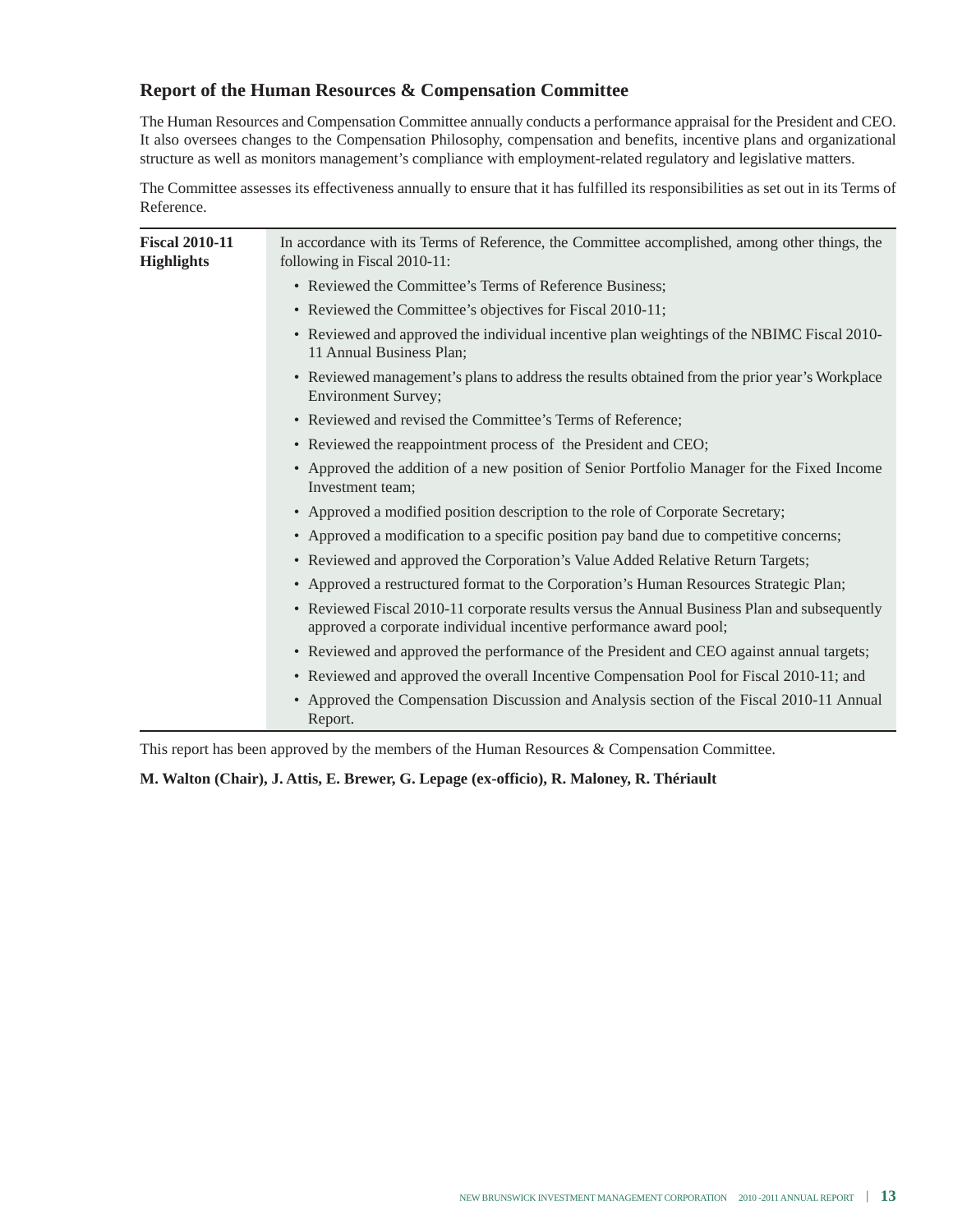# **MANAGEMENT'S DISCUSSION & ANALYSIS**

Management's Discussion & Analysis (MD&A) is provided to enable the reader to interpret the material trends, the results and the financial condition of the pension funds. Key elements of the pension funds' annual financial statements are explained and this MD&A should be read in conjunction with these annual financial statements and related notes.

*As well, this MD&A may contain forward-looking statements reflecting management's objectives, outlook and expectations which involve risks and uncertainties. Forward-looking statements are usually preceded by words such as "believe",* "expect", "may", "could", "intend", "continue" and "estimate". We caution readers not to place undue reliance on these statements as a number of important factors could cause our actual results to differ materially from the expectations *expressed in such forward-looking statements.*

### **Asset Mix**

The development of the asset mix for each fund is highly dependent on the actuarial liability profile of each underlying pension plan. The respective asset mix is designed to provide annualized long-term returns that will exceed the actuarial return requirement for each plan, with the least amount of risk.

During the year, NBIMC had received an actuarial valuation for both the Public Service Superannuation Plan and the Teachers' Pension Plan as at April 1, 2009 from which we conducted thorough asset liability analyses based on the updated liability characteristics and funding position of each plan. We also subsequently received a copy of an actuarial valuation for the Provincial Court Judges' Pension Plan as at April 1, 2007, from which we conducted a similar asset mix review. These reviews concluded that our existing asset mix and Investment Policy for each Fund remained appropriate, and the Board subsequently approved these recommendations.

As has been mentioned in an earlier section, we have recently received an updated actuarial valuation for both the Public Service Superannuation Plan and the Judges' Pension Plan as at April 2010. We have begun our asset liability analysis process to determine if any asset mix changes are now warranted in light of these revised liability profiles and current longterm financial markets conditions.

### **Investment Performance**

The two main objectives, in terms of investment performance that NBIMC focuses on are the actuarial return requirements of each pension fund and in adding value through active management strategies.

The first objective is in regards to both the nominal and real return of the funds compared to the actuarial return assumption that has been determined necessary to appropriately fund each pension plan. Our overall nominal return of 10.42% and real return of 8.23% for the fiscal year was above both our nominal and real return actuarial hurdles.

The majority of our investment performance during the year came about from a combination of the continued strong returns realized in the public equity markets, our real asset portfolios and our nominal bond portfolio.

Public equity markets produced solid returns, with the Canadian market leading the way thanks primarily to its large exposure to companies with exposure to the commodity markets. While the other global equity markets produced good returns U.S. equity market performance was mitigated by the strength of the Canadian Dollar during the year and the Japanese equity market was impacted by the natural disaster related crisis that struck the country near the end of March. Our real estate and infrastructure portfolio posted very significant returns, particularly on the back of gains from a number of assets that we opportunistically acquired coming out of the financial markets crisis in 2008 and 2009. Real return bonds also performed well as inflationary expectations slowly increased during the year making these types of bonds more attractive. The nominal bond portfolio continued to perform well, while providing diversification benefits during periods of equity market volatility.

Our short term assets and absolute return portfolio returns remained relatively minimal. Short-term interest rates remained low during the year as most central banks maintained their very low interest rate policies, while value added investment activity in our absolute return portfolio was difficult to generate. Our absolute strategies focus on active equity investment activity based primarily in North American markets and both of these markets experienced conditions in which active investment managers had difficulty outperforming standard benchmarks. Our private equity portfolio reported good returns throughout the year, as the lag in the private market valuation reassessment process versus the public markets that we discussed in relation to the underperformance last year was reversed.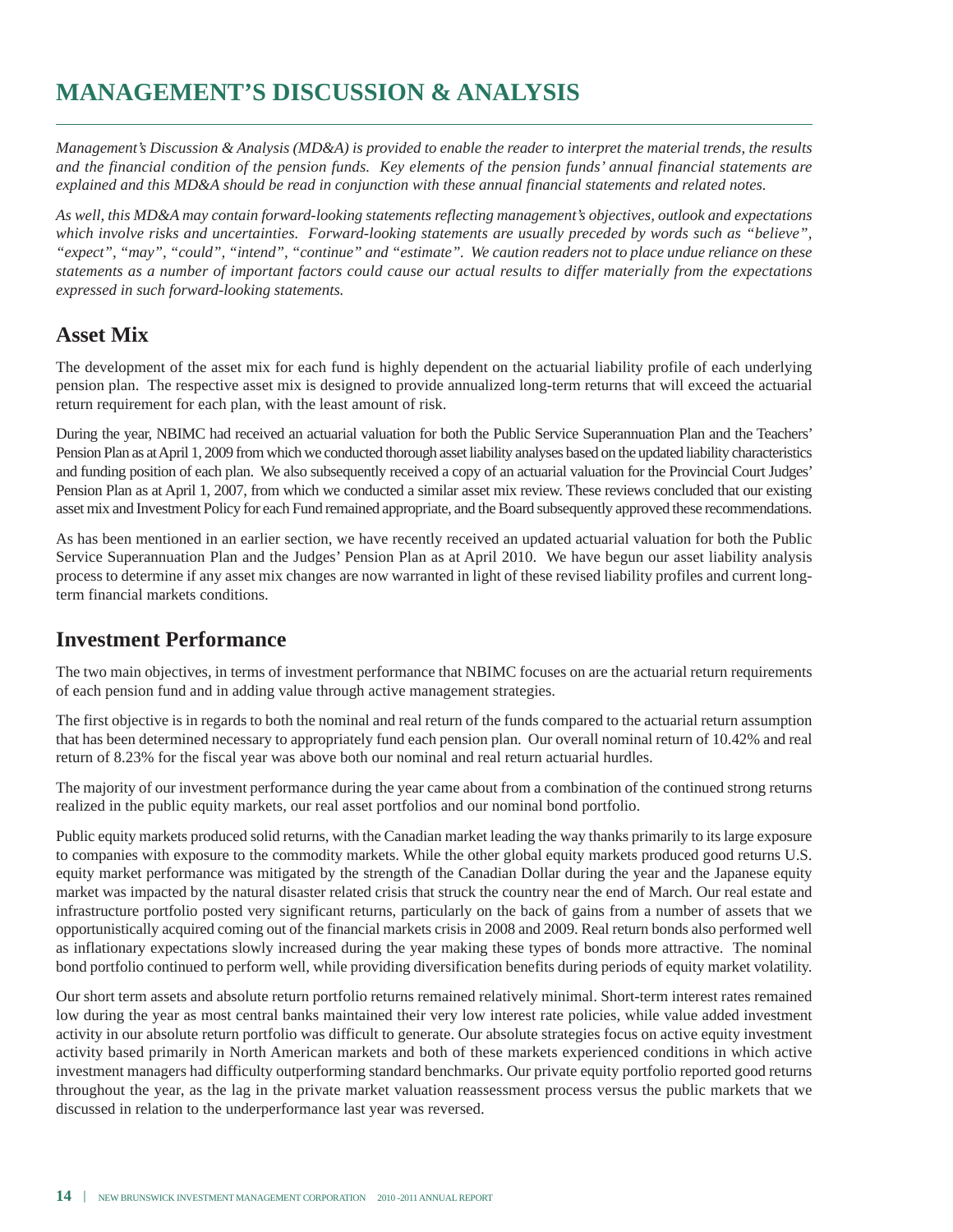The specific performance of each NBIMC asset portfolio and its respective benchmark is outlined in the table below.

#### **Fiscal 2010-11 Rates of Return,**

*calculated in Canadian dollars*

|                                   | <b>Portfolio Return</b> | <b>Benchmark Return</b> |
|-----------------------------------|-------------------------|-------------------------|
| Fixed Income                      |                         |                         |
| Nominal Bonds                     | 5.40 %                  | 5.03 %                  |
| <b>Short Term Assets</b>          | 1.11                    | 0.77                    |
| <b>Public Equity</b>              |                         |                         |
| Canadian                          | 20.13                   | 20.41                   |
| <b>United States</b>              | 10.66                   | 10.66                   |
| <b>MSCI EAFE</b>                  | 6.57                    | 5.87                    |
| <b>Inflation Linked Assets</b>    |                         |                         |
| <b>Real Return Bonds</b>          | 10.80                   | 10.59                   |
| Real Estate/Infrastructure        | 19.04                   | 15.70                   |
| Alternative Investments           |                         |                         |
| Absolute Return                   | (0.22)                  | 0.77                    |
| Private Equity                    | 13.57                   | 8.26                    |
| <b>Total Investment Portfolio</b> | 10.42 %                 | $10.07*$ %              |

\*Board approved active management benchmark returns are equal to the benchmarks in the Schedule of Composite Performance calculated in accordance with Global Investment Performance Standards ® and net of an adjustment for private market investments made within the most recent *5 year period.*

The **primary performance objective**, as outlined by the plan actuary, is to achieve a long term real return (i.e. return after inflation) objective of at least 4%. **This is the most significant hurdle that we measure our performance against** and is the primary factor in the security of the pension plan benefits.

As shown in the chart below, we are very pleased to report that our long-term annualized real return since NBIMC's inception is now 4.74% and exceeds this actuarial requirement.

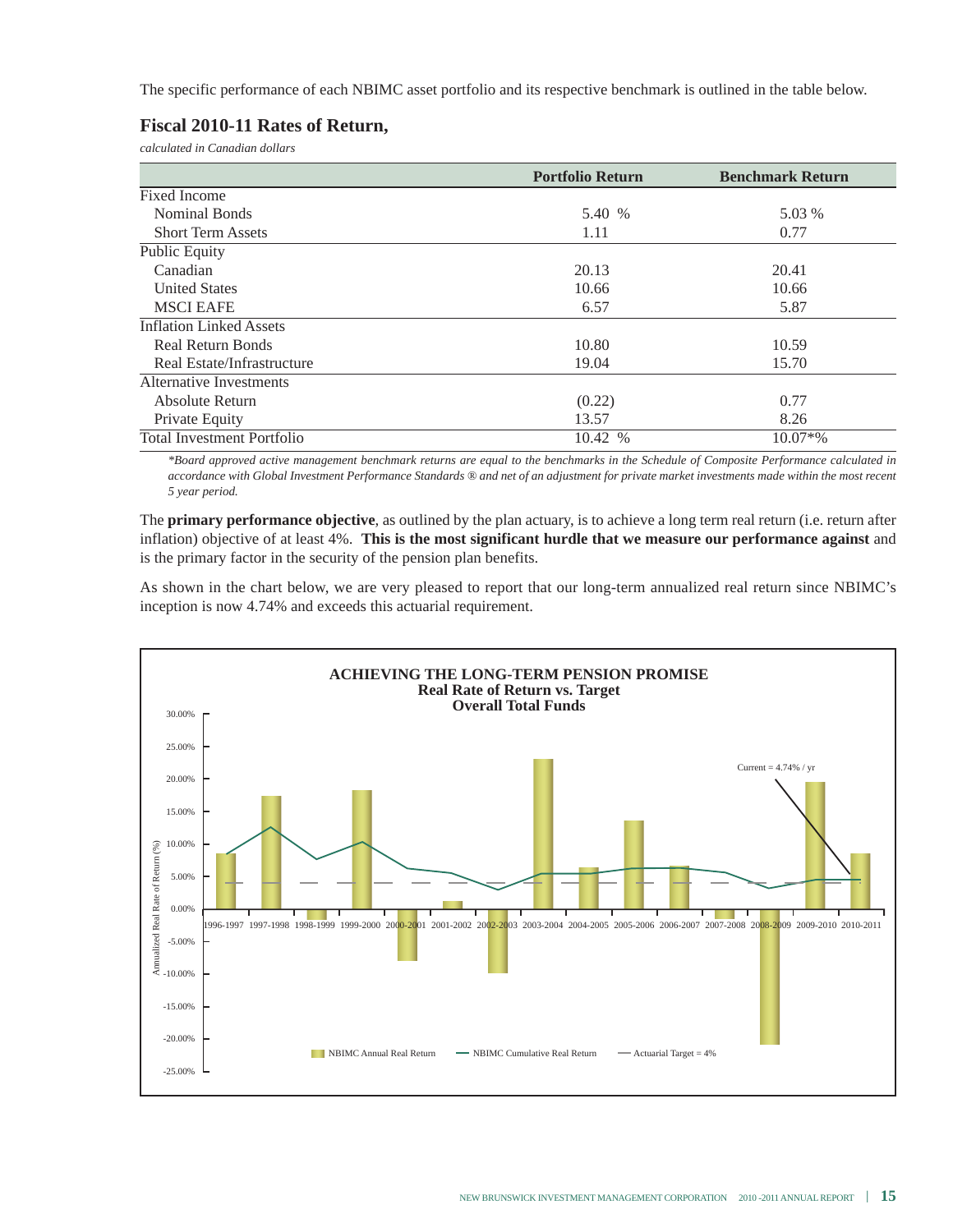Our **second investment performance objective** is to add value, above our various asset class benchmarks, through active management strategies. This value added, relative to benchmark, is expected to first cover all of NBIMC's operating costs, and subsequently targets an additional 42 basis points (0.42%) per annum to each fund.

Our active management activities added 35.1 basis points of gross value and 21.7 basis points of net value, or approximately \$18.9 million for the year, after covering all investment management costs.

Our longer-term four year average annual value added return, net of costs, was approximately 8.8 basis points per annum or approximately \$33.6 million in additional value over the four year period. The four-year term remains the most significant term used to measure our active management performance and is selected to represent a more consistent longer term measure.

We are very pleased to note that we have continued to incrementally improve our annual value added performance since the financial market crisis of Fiscal 2008-09. As discussed in prior Annual Reports, NBIMC's primary active investment activity is to differentiate between the securities in specific companies that we find attractive, versus those that we do not. This differentiation activity became very challenging during the financial markets crisis, as many investors headed to the perceived safety and liquidity of government securities and unfortunately did not necessarily care what securities they were selling in the process. Last year we found that the reverse took place where a number of investors were interested in investing in riskier securities in order to try to quickly recoup prior losses and take advantage of the relatively cheap liquidity provided by very low interest rates.

Our expectation is that we should be able to continue to return to a period of more consistent, and closer to long-term targeted value added active management activity as the global economy and financial markets continue to normalize.

The following chart illustrates both the relative value added and success rate from NBIMC's active management activities over the past eight years. It is broken down in terms of gross value added performance, operating costs and excess (or net) value added performance.



NBIMC also prepares and presents Schedules of Composite Performance Results for each of the pension funds under management. These audited schedules are prepared in compliance with the Global Investment Performance Standards (GIPS®) and are available on our website, **www.nbimc.com**, when completed.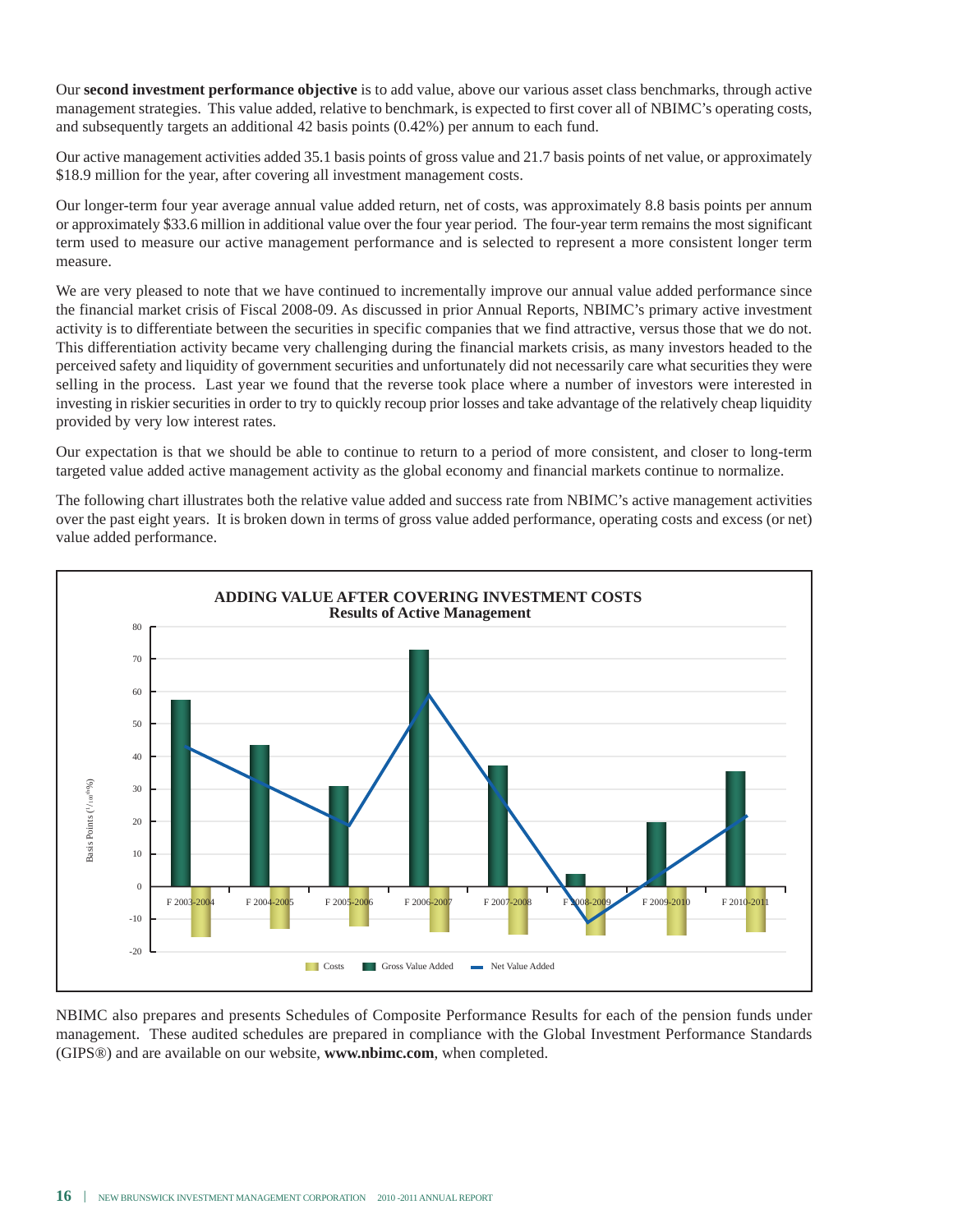### **Risk Management**

NBIMC and the Pension Funds face a number of risks in attempting to fulfill their mandates. Our disciplined risk management focus is a critical part of NBIMC's investment management activities. Risk management is a key element in helping the plan sponsor provide stability in both pension plan contributions and benefits, and making sure that our active investment management activities do not bring undue risk to the Plans' assets. All investment decisions are made in a risk context that not only focuses on the expected returns of our activities but also on the potential gains or losses that could be realized by those activities.

#### **Risk Management - Board Oversight**

Although management has the primary responsibility for managing risk, under its terms of reference, the Board of Directors is responsible for understanding the risks and the systems that management has put in place to mitigate and manage those risks. In this context, the Board has communicated guidelines to management's investment discretion in the Statements of Investment Policy for each Pension Fund. These Statements of Investment Policy are also available on the NBIMC website.

Within the Board structure, the Audit Committee focuses specifically on oversight of financial risks and risks relating to the systems of internal controls and financial reporting as well as fraud risk. The Human Resources and Compensation Committee focuses on risks relating to the leadership of the President and CEO, the ability to attract and retain qualified and motivated staff, leadership development and succession plans, and the overall prudence and sound business practices in Human Resource matters. The Governance Committee focuses on the leadership and effectiveness of the Board and the reputation and public image of the Corporation.

#### **Risk Management - Independent Audits**

To assist in its oversight of risk management, the Audit Committee has engaged an independent internal audit service provider (a firm external to NBIMC) to conduct reviews and provide advice on the effectiveness of NBIMC's internal controls and processes. Internal audit reports received in the current fiscal year have covered the following areas:

- A scoping of Operational Governance Processes;
- Transaction Processing; and
- Records Management Policies and Processes.

These reviews did not uncover any significant weaknesses; however, they have been helpful in fine-tuning our processes to increase efficiency and effectiveness.

As noted in prior years' reports, the Office of the Auditor General (OAG) for New Brunswick conducted two "value for money" reviews of NBIMC's operations: (i) a Governance review in 2006 and (ii) an Investment Performance and Cost Analysis review in 2008. These reviews, including NBIMC's responses to their recommendations, are available in the Annual Reports on the OAG's website at **www.gnb.ca/OAG-BVG/index-e.asp.** This year, as in past years, the OAG requested follow-up responses to report the status of our efforts to address their recommendations. However, in their Fiscal 2010 Annual Report, Volume 2, paragraph 1.8, the Auditor-General has noted that "this year we did not have the staff in the Office available to do the follow-up work necessary to prepare an update…and report credibly to the Legislative Assembly on their progress." A follow-up report had been presented in the OAG's 2009 Annual Report.

NBIMC believes that it is important to provide our stakeholders, including the Crown Corporations Committee of the Legislative Assembly, with information about our efforts to address recommendations made by the Auditor General as they pertain to NBIMC. Accordingly, our 2010 follow-up report as submitted to the OAG is available to interested parties upon request. We welcome the OAG to review our progress with their recommendations if and when they have the resources in the future.

#### **Risk Management - Management Activities**

NBIMC has developed an Enterprise Risk Management Framework that can be found on our website at **http://www.nbimc.com/Investments/EnterpriseRisk.aspx** . This Framework identifies three main categories of risk: strategic risk, investment risk and operational risk. Within these categories, sixteen specific risk elements are considered.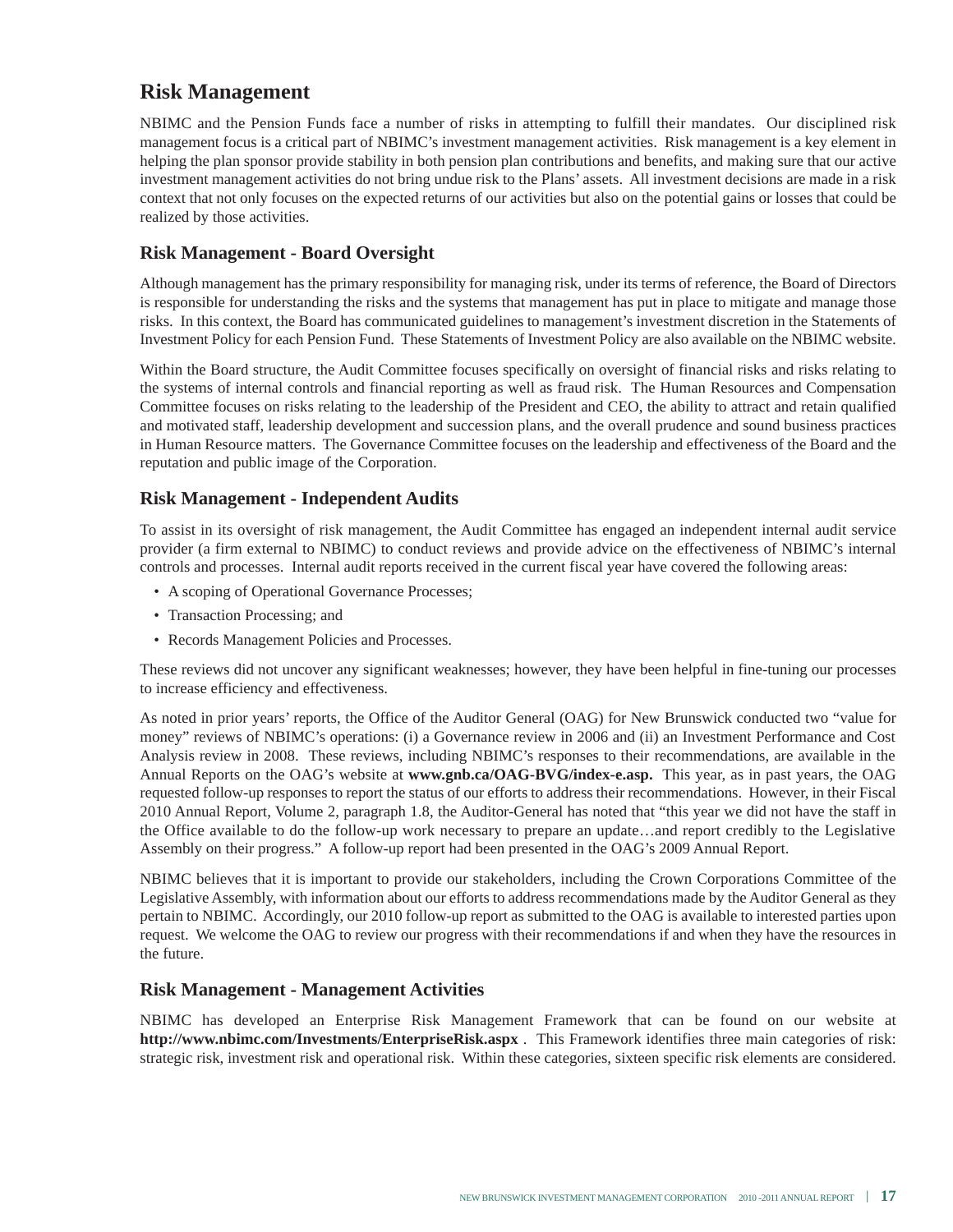During the current fiscal year, Management established an Enterprise Risk Management Council (ERMC) consisting of a cross-functional mix of senior management and staff.

| <b>Enterprise Risk</b> | In accordance with its Terms of Reference, the ERMC is responsible for reviewing the status of                        |
|------------------------|-----------------------------------------------------------------------------------------------------------------------|
| <b>Management</b>      | the Enterprise Risk Management Framework on a quarterly basis in advance of presentation of the                       |
| <b>Council (ERMC)</b>  | quarterly risk matrix report to the Board of Directors and advising the President & CEO of areas<br>of emerging risk. |
|                        | In fulfilling this mandate, the ERMC reviews:                                                                         |
|                        | • Weekly Capital at Risk and Policy Asset Mix Capital at Risk analyses, including identification<br>of risk proxies;  |
|                        | • Asset mix stress testing and back-testing results;                                                                  |
|                        | • A quarterly Pension Fund liquidity analysis;                                                                        |
|                        | • Monthly counterparty exposure reports;                                                                              |
|                        | • Ouarterly securities lending compliance reports;                                                                    |
|                        | • Results from the annual fraud risk assessment; and                                                                  |
|                        | • Recommendations from independent audit reviews.                                                                     |

The Board reviews Management's assessment of each of the risk elements identified in the Framework on a quarterly basis.

Management supplements the work of the ERMC by also using other internal committees to focus on specific risks. These committees also have a cross-functional membership, including management and non-management positions as well as some overlap with the ERMC, providing a rich opportunity for sharing perspectives and insights:

| <b>Investment Risk</b><br><b>Management</b><br><b>Committee</b><br>(IRMC)                        | In accordance with its Terms of Reference, the IRMC is responsible for the following:<br>• monitors investment risk measures<br>• considers risks associated with new investment strategies and products<br>• proposes procedures to measure and monitor investment risk, subject to the approval of the<br>Chief Investment Officer and within the parameters established by the Board |
|--------------------------------------------------------------------------------------------------|-----------------------------------------------------------------------------------------------------------------------------------------------------------------------------------------------------------------------------------------------------------------------------------------------------------------------------------------------------------------------------------------|
| <b>Trade</b><br><b>Management</b><br>Oversight<br><b>Committee</b><br>(TMOC)                     | In accordance with its Terms of Reference, the TMOC is responsible for the following:<br>• monitors trading policies and practices<br>• approves broker selection to ensure best trade execution possible<br>• manages exposure to broker counterparty risk                                                                                                                             |
| <b>Information</b><br><b>Technology Risk</b><br><b>Management</b><br><b>Committee</b><br>(ITRMC) | In accordance with its Terms of Reference, the ITRMC, which includes an external senior IT<br>executive, is responsible for the following:<br>• assists in the development of IT strategy and future direction<br>• approves new application risk assessments<br>• monitors adherence to IT policies and processes                                                                      |
| <b>Recovery</b><br><b>Management</b><br>Team (RMT)                                               | In accordance with its Terms of Reference, the RMT is responsible for the following:<br>• develops and implements the Business Continuity Plan including disaster recovery<br>· discusses possible disaster scenarios<br>• uses passive and active tests to practice response protocols                                                                                                 |
| Occupational<br><b>Health &amp; Safety</b><br><b>Committee</b>                                   | In accordance with its Terms of Reference, the Occupational Health & Safety Committee is<br>responsible for the following:<br>• considers physical environment risks                                                                                                                                                                                                                    |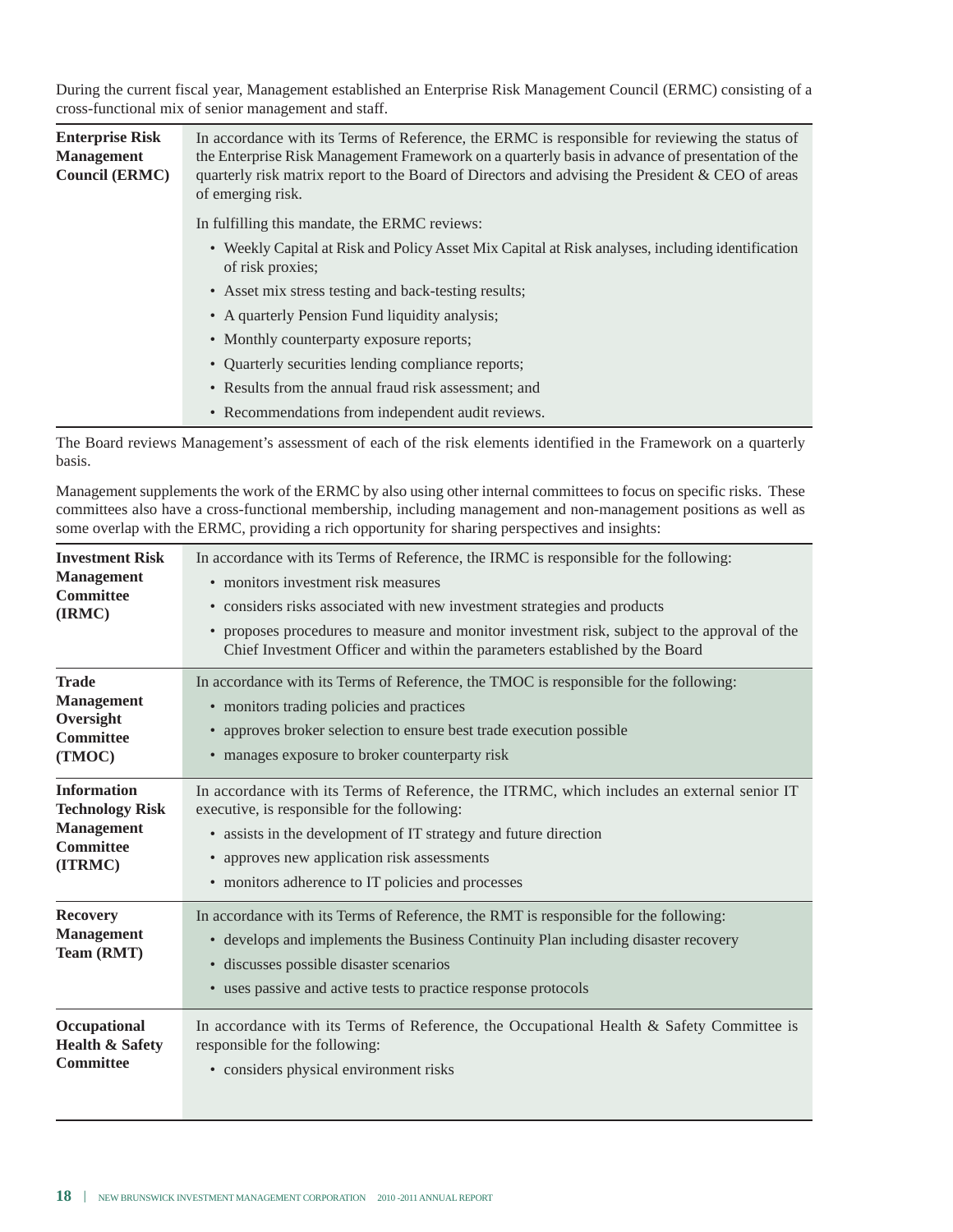### **Operating Costs**

The industry standard for investment management performance is to report gross returns. It is the net returns however that pay the pension promise. Lower costs result in higher comparative net returns and help to maximize the assets that are available to pay pension benefits.

The Pension Funds incur four types of costs:

- 1.Transaction costs these are the costs of trading securities such as broker commissions and withholding taxes and are charged by our brokers at the time of the trade transaction. These costs are expensed as incurred and are included in the performance of the underlying investment strategies.
- 2. Administration costs these are costs incurred by the Plan Sponsor such as the cost to engage independent actuaries for assistance with plan design and periodic actuarial valuations, as well as costs for administering plan member entitlements and payments of benefits to plan beneficiaries. These costs are reported on the Statement of Changes in Net Assets Held in Trust in the accompanying audited financial statements for each Pension Fund.
- 3.Investment management costs these costs are either supporting the delivery of in-house capabilities of NBIMC or are costs of external third parties for securities custody or external management of investment strategies that are not managed in-house by NBIMC. NBIMC's operational costs, allocated to the Pension Funds on a pro rata basis, include compensation, data information, technology systems, office and business costs, professional services, and office rent and are reported in detail in the Statement of Operations and Changes in Net Assets in the accompanying audited financial statements for NBIMC. Both the NBIMC costs and the costs of third party service providers are reported in the Statement of Changes in Net Assets Held in Trust in the accompanying audited financial statements for each Pension Fund.
- 4. Harmonized sales taxes ("HST") the Funds incur HST on certain of the investment management costs. Previously the Public Service and the Teachers'were eligible for a refund of one-third of HST paid under a multi-employer pension rebate provision. Under new regulations effective September 23, 2009, this pension plan rebate provision has been expanded to include single employer pension plans and therefore now includes the Judges'. Proposed regulations, most recently released on January 28, 2011, will create a timing difference between the Federal and provincial components of the HST pension plan rebate claims for claim periods beginning on or after July 1, 2010.

Typical investment industry practice is for managers to report their investment management costs as a percentage of average assets under management. Our specific investment management costs include the direct NBIMC operating costs and the fees paid to third party service providers.

Overall, these costs were approximately 0.134% (13.4 basis points) of average assets under management during the year, versus 0.149% last year.

NBIMC manages approximately 84% of the assets of the Pension Funds internally, using our investment management professionals and technology systems that permit global trading activity from our location in Fredericton, New Brunswick. These in-house capabilities provide significant econmies of scale for internally-managed investment strategies. The costs incurred to manage investment strategies internally, were 0.121% or 12.1 basis points for the year ended March 31, 2011 (0.133% or 13.3 basis points last year). For the remaining assets, NBIMC has outsourced the investment management function for certain investment mandates where access to investment opportunities or specific expertise is not available internally. The cost of managing investments through external investment managers was 0.205% or 20.5 basis points for the year ended March 31, 2011 (0.230% or 23.0 basis points last year).

There are a number of ways that we attempt to benchmark the amount of investment management expenses versus peer fund managers. First of all we continue to compare favourably from internally conducted comparisons of information that becomes publicly available from the Annual Reports put forward by our public sector peer funds. We also participate in an annual survey of defined benefit pension plans conducted by CEM Benchmarking Inc. CEM's calendar 2009 survey compared our costs against the average investment management costs for 91 participants in the Canadian universe of defined benefit peer pension funds, responsible for an aggregate of \$764 billion. Through this benchmarking survey, we believe that our costs are approximately 18.5 basis points lower than our peers. We have submitted our data and are currently awaiting the 2010 survey results.

Lastly, the Office of the Auditor General has concluded in their Investment Performance and Cost Analysis review of our organization that: "Based on this analysis, it appears that the total cost of administering New Brunswick's two largest pension plans, including the cost of investment management services provided by NBIMC, is at the low end of the scale". 1

<sup>1</sup> Report of the Auditor General - 2008, Chapter 2 - New Brunswick Investment Management Corporation, Investment Performance and Cost Analysis, *Section 2.190, Page 55.*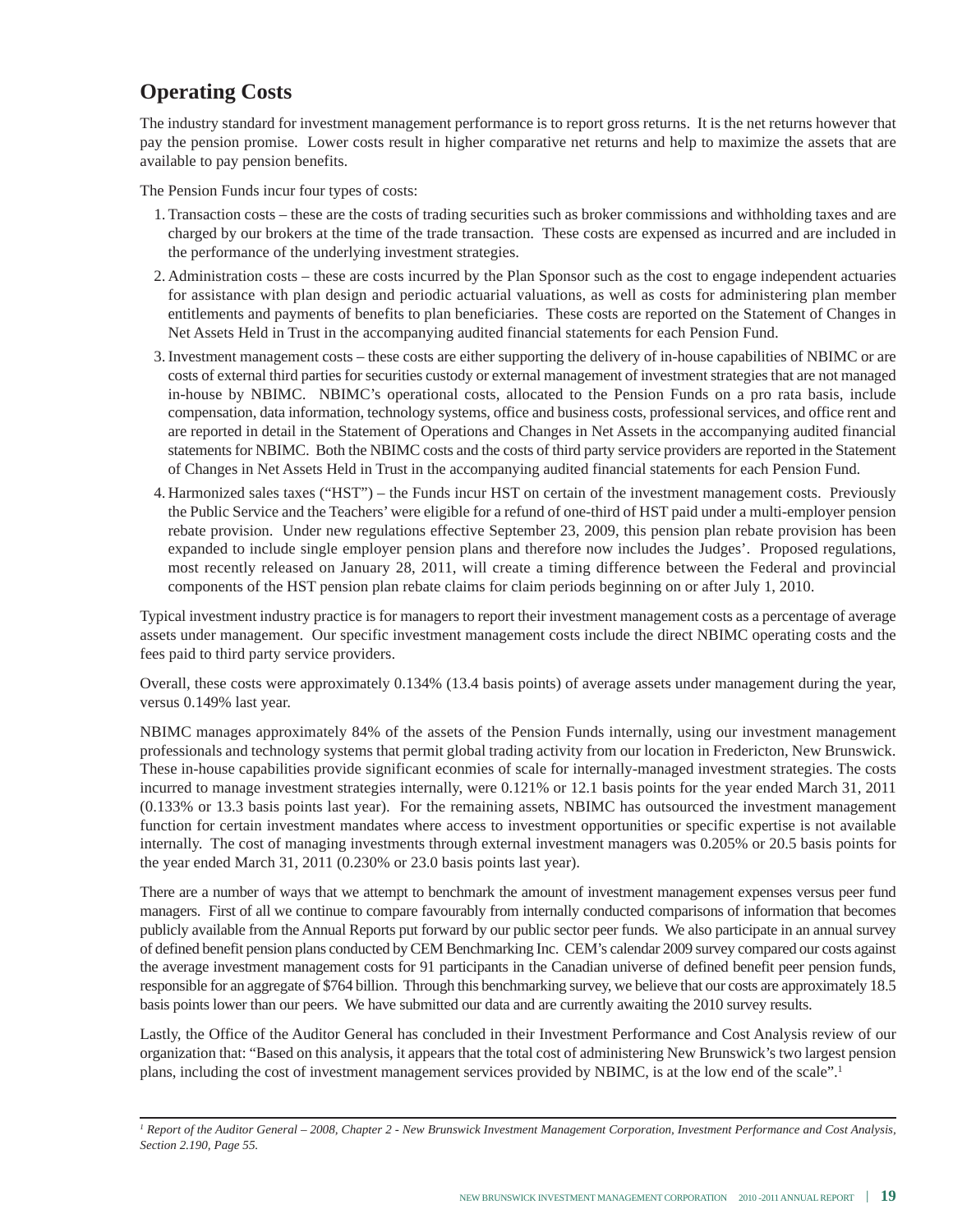# **Future Accounting Policy Changes**

#### **International Financial Reporting Standards**

The Accounting Standards Board (AcSB) of the Canadian Institute of Chartered Accountants (CICA) had announced the replacement of Canadian Generally Accepted Accounting Policies (GAAP) for publicly accountable enterprises with International Financial Reporting Standards (IFRS) for years beginning on or after January 1, 2011. Recognizing that there are pending changes to IFRS that would have significant impact to investment funds, the AcSB has recently delayed the IFRS conversion date for investment funds to years beginning on or after January 1, 2013. The Pension Funds follow accounting for investment funds and accordingly expect to adopt IFRS for their fiscal year ending March 31, 2014.

#### **Public Sector Accounting Standards**

NBIMC, as a provincial Crown corporation, is classified as an "other government organization." As such, NBIMC has decided to adopt Public Sector Accounting Principles (PSAP) for its fiscal year commencing April 1, 2011.

| <b>TTEM</b>                                                          | <b>GAAP</b>                                                                                                                                                                                               | <b>PSAP</b>                                                                                                                                               |
|----------------------------------------------------------------------|-----------------------------------------------------------------------------------------------------------------------------------------------------------------------------------------------------------|-----------------------------------------------------------------------------------------------------------------------------------------------------------|
| Operating budget                                                     | Not disclosed.                                                                                                                                                                                            | Disclosed on the income statement with<br>variances described in the notes to the<br>financial statements.                                                |
| Discount rate used for valuation of<br>employee future benefit plans | Discount rate is based on long-term<br>corporate bond rates.                                                                                                                                              | Discount rate is based on government's<br>cost of borrowing.                                                                                              |
| Recognition of actuarial gains or<br>losses                          | Actuarial gains or losses in excess of<br>a corridor $(10\% \text{ of the greater of the})$<br>plan assets or plan liabilities) are<br>recognized over the expected<br>average service life of employees. | Actuarial gains or losses are recognized<br>over the expected average service life<br>of employees.                                                       |
| Recognition of compensated absences<br>that do not yest.             | Non-vesting compensated absences,<br>such as sick leave, are not recognized<br>as an obligation until the event<br>occurs.                                                                                | Non-vesting compensated absences are<br>recognized as an obligation on the<br>balance sheet and reflected as a service<br>cost using actuarial standards. |

To date, management has identified four major differences between GAAP and PSAP as they relate to NBIMC:

Under PS 2125 *First-time Adoption by Government Organizations*, certain exemptions from accounting principles required under PSAP are permitted in the initial year of adoption. Two exemptions are applicable to NBIMC's accounting under PS 3250 *Retirement Benefits*:

- (i) Deferral of the change to the discount rate until the earlier of the date of the next actuarial valuation or within three years of transition; and
- (ii) Choice to recognize all cumulative actuarial gains and losses at the date of transition directly in accumulated surplus.

Following management's recommendation, the Audit Committee and the Board of Directors approved the decision to adjust to the required discount rate and recognize all cumulative actuarial gains and losses in NBIMC's opening balance sheet prepared in accordance with PSAP. The effect of these adjustments is expected to result in a charge to accumulated deficit of \$44,000.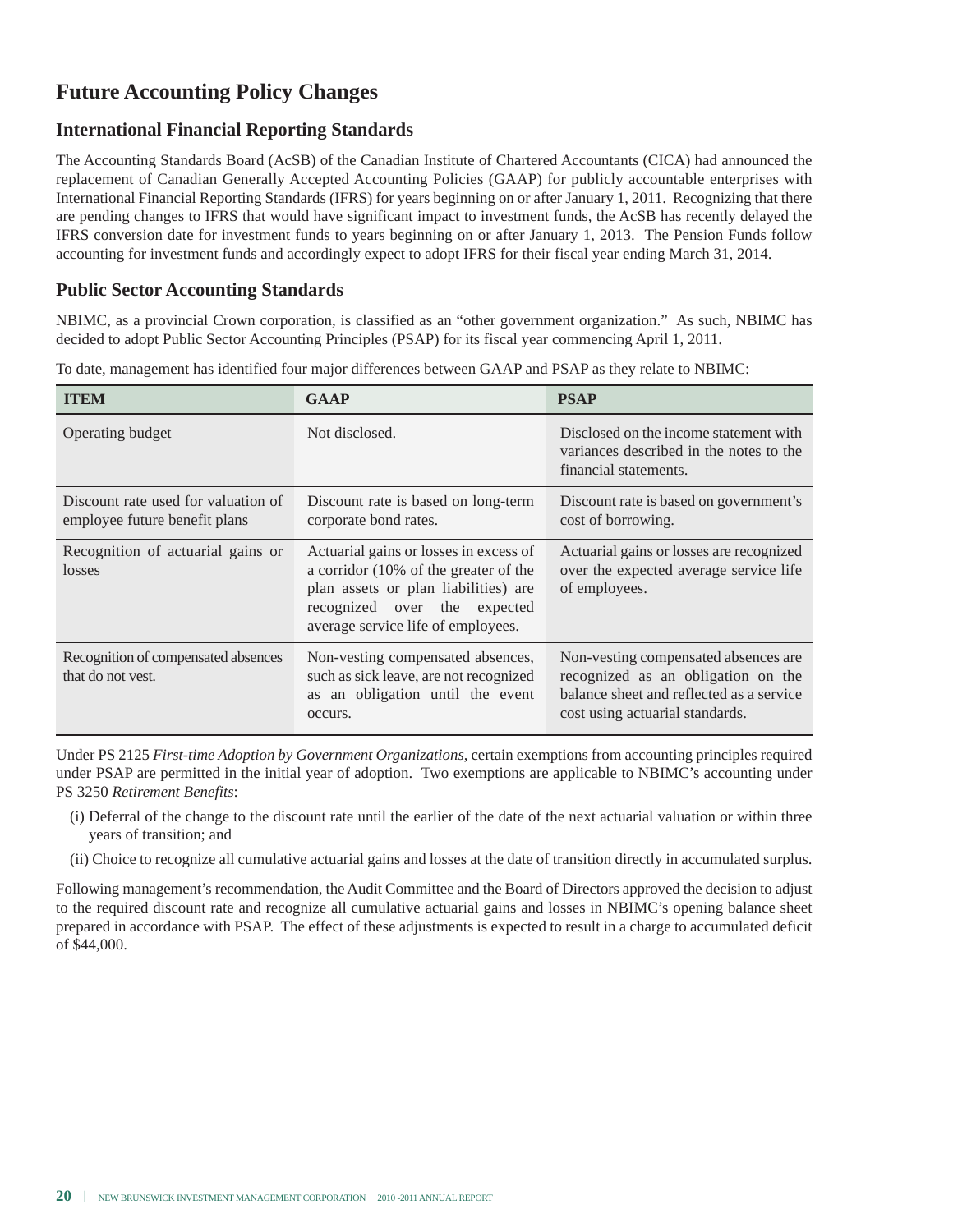# **COMPENSATION DISCUSSION AND ANALYSIS**

#### **Human Resources and Compensation Committee Mandate**

The Human Resources and Compensation Committee (HRCC) assists the Board in fulfilling its obligations relating to the establishment of policies for compensation of directors and employees, leadership succession planning, and setting of human resource policies and practices.

The Committee is composed of six directors, five of whom are independent and one who is an *ex officio* director. The Committee meets at a minimum quarterly. External human resources consultants may be used to assist the Committee with fulfilling its mandate.

The HRCC's key responsibilities include:

- Oversight of an annual performance appraisal process for the President & CEO, including establishment of measureable goals and objectives, and recommendations for compensation arrangements including incentive awards;
- Participation in effective Human Resource governance processes including development of NBIMC's Compensation Philosophy inclusive of employee benefit programs;
- Recommendation of changes to the organization's structure, appointment of officers, amendments to job descriptions, adjustments to competitive salary ranges and succession plans for key employees.
- Review and recommendation to the Board for approval of the year-end incentive compensation pool for all eligible employees.

### **Corporate Compensation Philosophy**

NBIMC believes that the achievement of its mission will be facilitated by having meaningful alignment between employee interests, corporate interests, and investment performance versus market benchmarks. Accordingly, NBIMC has developed a Compensation Philosophy to address the following objectives:

- Provide competitive, performance-based compensation based upon market practices;
- Attract and retain high-quality people;
- Reinforce the strategy, culture and investment policies of NBIMC;
- Promote awareness and attainment of individual, team and corporate strategic objectives;
- Enhance NBIMC's reputation as an employer of choice; and
- Treat employees fairly.

#### **Compensation Program**

The Compensation Program is outlined in Exhibit A on page 22. The program takes the form of salary and benefits and for certain staff, an annual investment and individual performance-based incentive plan, and a long-term investment-based incentive plan.

The compensation program has been developed by the HRCC with the help of an external consultant to align with the above Compensation Philosophy. Total compensation levels are periodically benchmarked using independent compensation consultants and against external peer institutional pension fund or other relevant compensation surveys.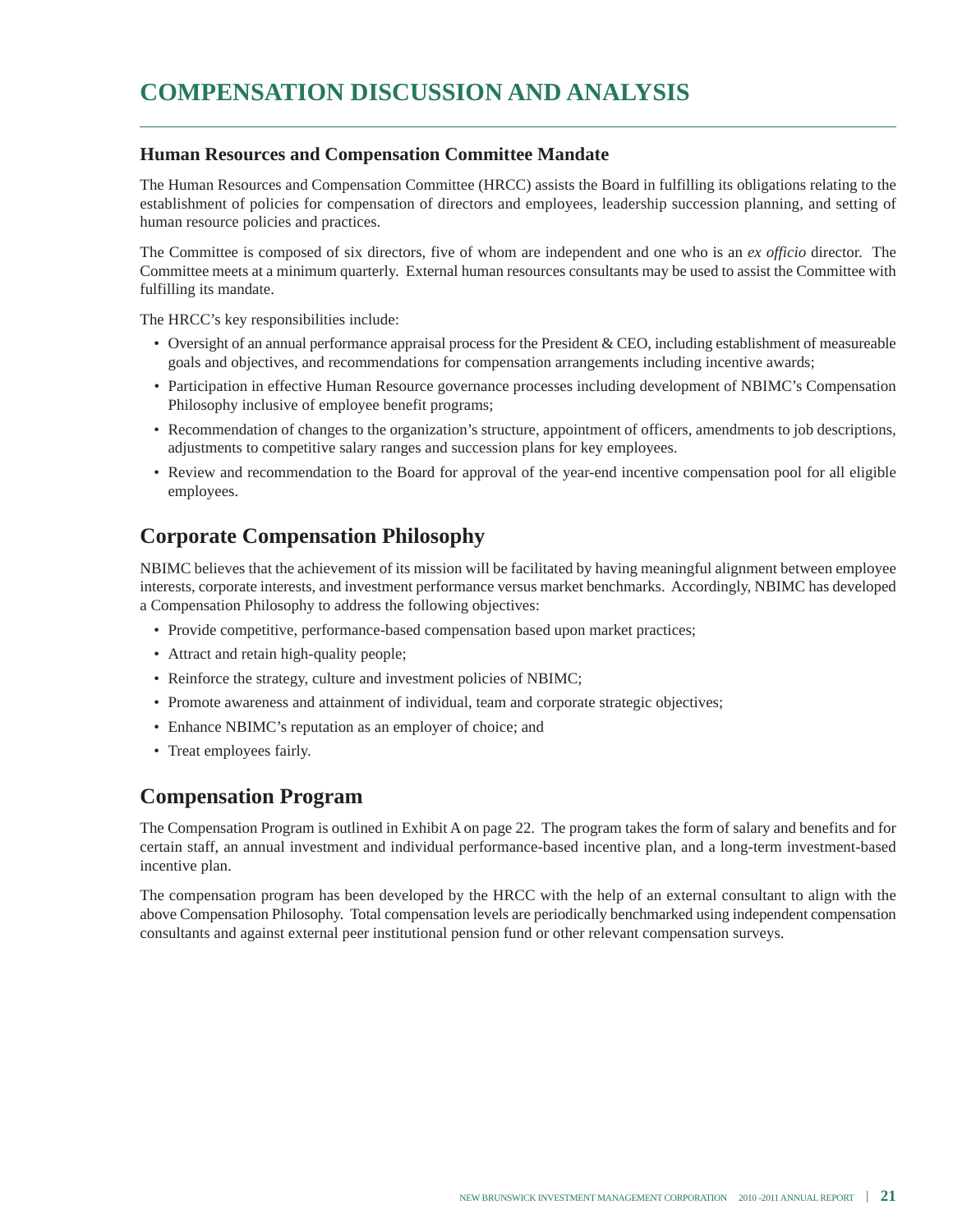# **Compensation Program Exhibit A**

| <b>Base Salary</b>                       |                                                                                                                                                     |                                                                                                                                                     |                                                                                                                                      |  |
|------------------------------------------|-----------------------------------------------------------------------------------------------------------------------------------------------------|-----------------------------------------------------------------------------------------------------------------------------------------------------|--------------------------------------------------------------------------------------------------------------------------------------|--|
| Eligibility                              | All Staff                                                                                                                                           |                                                                                                                                                     |                                                                                                                                      |  |
| Objectives                               | Reward level of responsibility, expertise, competency and relevant experience                                                                       |                                                                                                                                                     |                                                                                                                                      |  |
|                                          | <b>Variable Compensation Program</b>                                                                                                                |                                                                                                                                                     |                                                                                                                                      |  |
|                                          | <b>Annual Incentive</b><br>(targets $15\%$ - 55% of base salary)<br><b>Short-term</b>                                                               | Long-term                                                                                                                                           | <b>Long-Term Incentive</b><br>(targets 15% - 75% of base salary)<br><b>Deferred</b>                                                  |  |
| Eligibility                              | Investment and research<br>staff and the Chief<br>Financial Officer provided a<br>minimum of six months<br>employment.                              | Investment and research<br>staff and the Chief Financial<br>Officer provided a minimum<br>of six months employment.                                 | Investment and research staff<br>and the Chief Financial Officer<br>provided a minimum of four<br>years employment.                  |  |
| Objectives                               | Align eligible employee<br>compensation to team and total fund<br>investment performance with an<br>incentive to achieve sustained asset<br>growth. | Align eligible employee<br>compensation to team and total fund<br>investment performance with an<br>incentive to achieve sustained asset<br>growth. | Align eligible employee compensation to<br>total fund investment performance with an<br>incentive to achieve sustained asset growth. |  |
|                                          | Strengthen team cooperation.                                                                                                                        | Strengthen team cooperation.                                                                                                                        | Strengthen team cooperation.                                                                                                         |  |
|                                          | Reward individual<br>performance.                                                                                                                   |                                                                                                                                                     |                                                                                                                                      |  |
| Time horizon                             | 1 year                                                                                                                                              | 4 year (prorated)                                                                                                                                   | 4 year                                                                                                                               |  |
| Type of program                          | Cash                                                                                                                                                | Cash                                                                                                                                                | Cash                                                                                                                                 |  |
| Performance<br>metric(s)                 | Total fund return in excess of<br>benchmark, investment management<br>expenses.                                                                     | Total fund return in excess of<br>benchmark, net of investment<br>management expenses.                                                              | Total fund return in excess of benchmark,<br>net of investment management expenses.                                                  |  |
|                                          | Investment team(s) active<br>return in excess of<br>benchmark.                                                                                      | Investment team(s) active<br>return in excess of<br>benchmark.                                                                                      |                                                                                                                                      |  |
|                                          | Individual performance versus<br>Board approved pre-<br>determined Annual Business<br>Plan Objectives.                                              |                                                                                                                                                     |                                                                                                                                      |  |
| Range:<br>Threshold<br>Target<br>Maximum | Full NBIMC cost recovery<br>42 bps after costs<br>84 bps after costs                                                                                | Full NBIMC cost recovery<br>42 bps after costs<br>84 bps after costs                                                                                | Full NBIMC cost recovery<br>42 bps after costs<br>75 bps after costs                                                                 |  |
| <b>Indirect Compensation</b>             |                                                                                                                                                     |                                                                                                                                                     |                                                                                                                                      |  |

|             | Membership in the Public<br><b>Service Superannuation</b><br><b>Pension plan and</b><br>retirement allowance         | <b>Employee benefits and</b><br>post-retirement benefits                                                                                                                        | <b>Perquisites</b>                                                                                                                        |
|-------------|----------------------------------------------------------------------------------------------------------------------|---------------------------------------------------------------------------------------------------------------------------------------------------------------------------------|-------------------------------------------------------------------------------------------------------------------------------------------|
| Eligibility | Full-time staff with a minimum<br>of five years employment.                                                          | Full-time staff with a minimum<br>of three months employment.                                                                                                                   | Full-time staff with a minimum of<br>three months employment.                                                                             |
| Objectives  | Encourage long-term<br>retention by rewarding<br>continued service and<br>contributing to<br>post-retirement income. | Provide staff and their families<br>with assistance and security<br>so that they can focus on their<br>professional responsibilities<br>and achieving the corporate<br>mission. | Offers a limited number of benefits<br>to complement total compensation.<br>including parking and a health spending<br>account allowance. |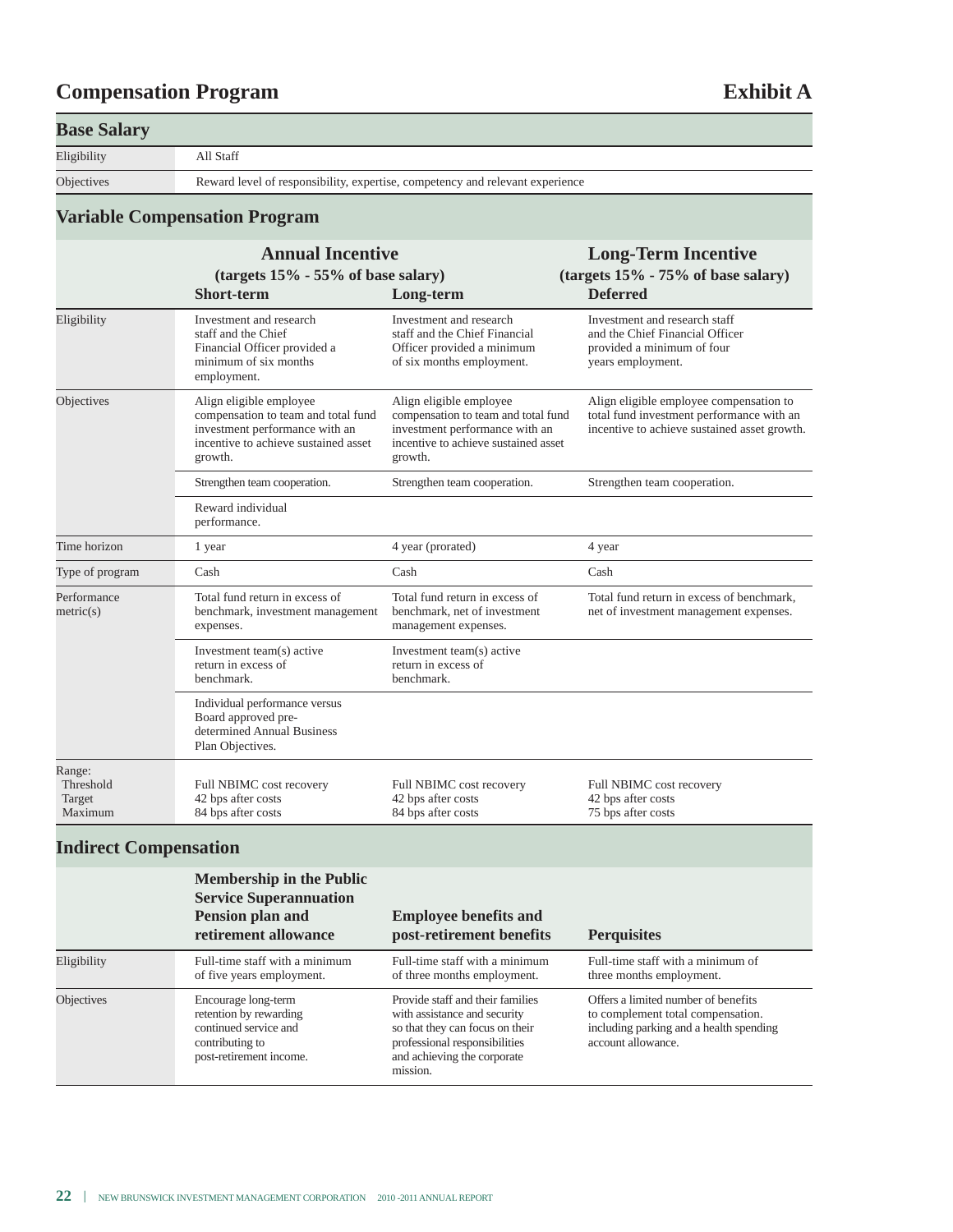#### **Salary and benefits**

Base salary is determined as a range of pay for each job position, after giving recognition to specific job responsibilities.

NBIMC provides full-time employees with benefits that include vacation entitlement, life and disability insurance, health and dental benefits, and an employee assistance plan. In addition, a defined benefit pension plan and a retirement allowance are provided after minimum vesting periods, outlined as follows:

#### **(a) Defined benefit pension plan**

All full-time employees participate in the defined benefit pension plan pursuant to the Public Service Superannuation Act (PSSA). The PSSA provides for a pension upon retirement equal to 2% of the average annual salary for the five consecutive years of highest salary, multiplied by the number of years of pensionable service. The plan is integrated with the Canada Pension Plan at age 65 and is indexed for inflation to a maximum of 5%. The plan requires a five year vesting period.

#### **(b) Retirement allowance**

Each full-time employee with five or more years of continuous employment is entitled to a retirement allowance equal to five working days of pay for each full year of continuous employment up to a maximum of one hundred and twenty five working days, calculated on the level of salary at time of retirement or termination without cause.

#### **Annual incentive plan**

Full-time Investment and Research employees and the Chief Financial Officer are eligible for an Annual Incentive Plan (AIP) once employed for a minimum of six months.

The AIP is calculated as a percentage of salary, weighted to reflect the role and impact that each eligible employee has on achievement of corporate business plan objectives. The AIP includes components based on quantitative investment performance and individual achievement. Investment performance is measured quantitatively as total fund net value added investment returns on both a one year and four year cumulative basis, compared against an annual target set by the Board. Net value added returns represent the gross investment return in excess of the benchmark, after deducting all investment costs. The one year investment results have a relatively lower weighting relative to four year results to reinforce the importance of consistency over a longer period and to encourage employee retention.

The AIP also includes a team award for asset class value added returns of actively managed portfolios to promote teamwork within these asset classes. Investment employees are organized into one of three teams focused on asset class: fixed income, equities or private markets. The President and CEO, the Chief Financial Officer and Investment Research employees do not participate in the team award due to the overarching focus of their responsibilities.

On the recommendation of the HRCC, the Board also approves an individual component determined by comparing annual business plan achievements to targets established in the five year corporate strategic plan. The overall individual component is then allocated by management based on team and individual contributions to the business plan achievements.

#### **Long-term incentive plan**

NBIMC also has a long-term incentive plan (LTIP) for Investment and Research staff and the Chief Financial Officer provided they have a minimum of four years of employment with NBIMC. The LTIP is designed to reinforce the alignment of employee interests with long-term investment performance objectives and corporate strategy and assist in attracting and retaining key personnel. The LTIP is based on total fund performance in excess of Board-approved benchmarks measured over a retroactive period of four consecutive fiscal years.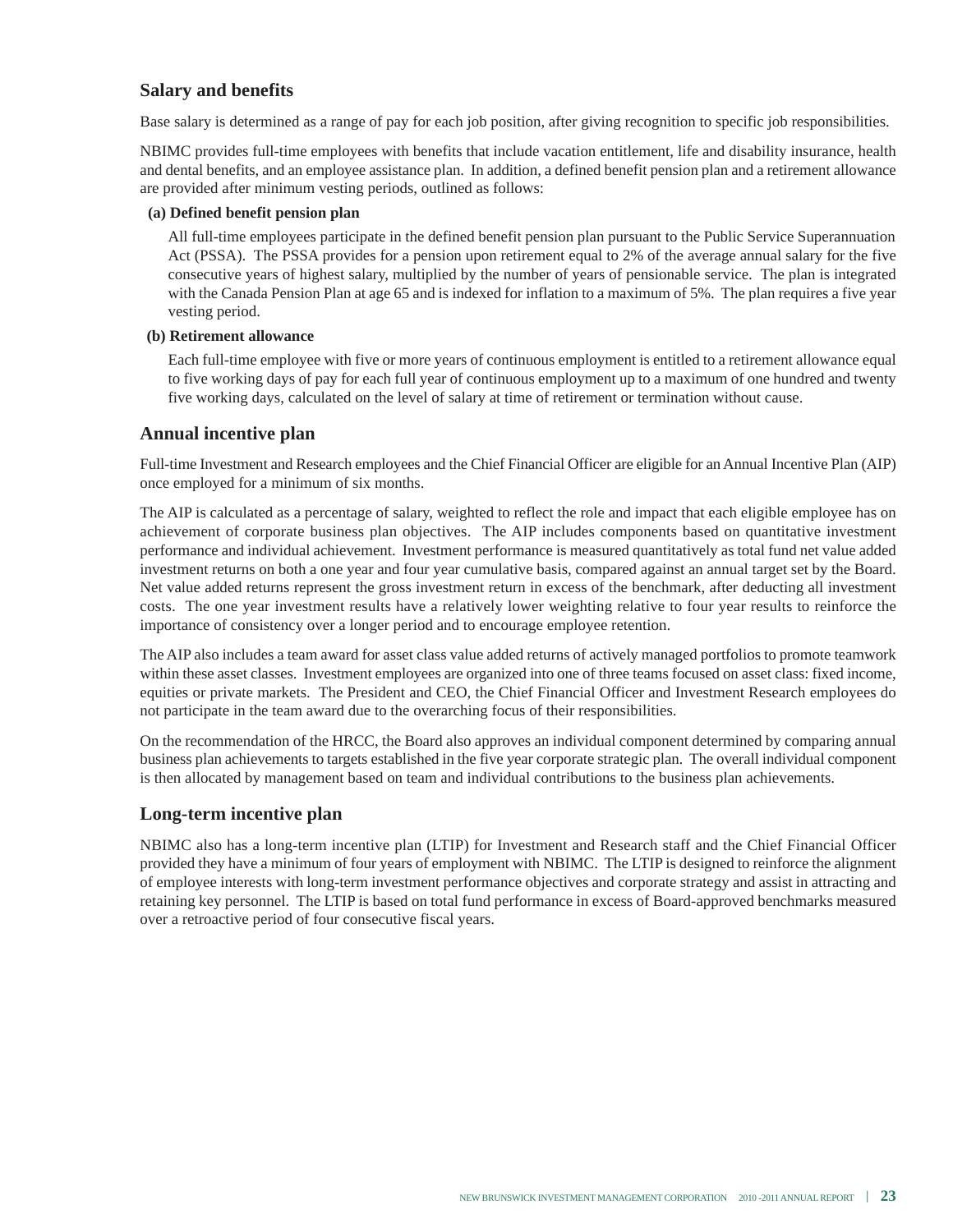### **Impact of Performance Results for Fiscal 2010-11**

The overall nominal fund return was 10.42% in Fiscal 2010-11 (19.94% in Fiscal 2009-10). Additional net relative investment value, consisting of investment returns in excess of benchmarks and all investment management expenses, was \$18.9 million for the current fiscal year. Over the past four years, the Corporation has been able to add approximately \$33.6 million of net relative investment value.

The Board, on the back of a proactive firm-wide salary freeze in Fiscal 2009-10 and in recognizing the continuing challenge faced by the pension funds to fully recover from the 2008 financial market crisis, approved only a limited merit based increase in salary compensation for Fiscal 2010-11. Accordingly, the base salary component of total compensation for the current fiscal year increased by 0.4% over base salary for the previous fiscal year.

The performance-based incentive component of total compensation is \$865,854 (dollars) for the year ended March 31, 2011, compared to \$906,052 for the year ended March 31, 2010, a decrease of 4.4%.

TheAIPcomponent is \$576,406 forthe current year, compared to \$550,899 forthe year ended March 31, 2010, an increase of 4.6%. The AIP consists of both an investment performance component and a business plan achievement component.

The AIP related to the investment performance component decreased by 4.4% as compared to the previous year. One quarter of this component is based on the one year net value added result and the remaining three quarters is based on the four year annualized net value added. The one year net value added result was 21.7 basis points (bps), up from the previous year's result of 5.2 bps. A basis point is 1/100th of one percent. The four year annualized net value added result is 8.8 bps, down from the previous year's result of 17.6 bps. Although the one year component was higher than last year, the four year annualized net value added result was lower because the exceptional result for Fiscal 2006-07 of 58.9 bps is no longer part of the current four year calculation.

A summary table of the one year value added results used to determine the four year cumulative net value added AIP result is as follows:

|                             |                                 | <b>One Year</b>                    |  |
|-----------------------------|---------------------------------|------------------------------------|--|
| <b>Years</b>                | <b>Net Value Added</b><br>(bps) | <b>Percentage of Target</b><br>(%) |  |
| 2007-08                     | 22.6                            | 53.8                               |  |
| 2008-09                     | (10.6)                          | (25.1)                             |  |
| $2009 - 10$                 | 5.2                             | 12.5                               |  |
| 2010-11                     | 21.7                            | 51.7                               |  |
| <b>Annualized Four Year</b> | 8.8                             | 21.0                               |  |

The AIP related to business plan achievements is \$242,009 for the year ended March 31, 2011 compared to \$201,025 last year. This component is based on an achievement factor of 0.96 approved by the Board of Directors, compared to an achievement factor of 0.84 for the year ended March 31, 2010. In establishing this achievement factor, the Board considered the achievement of key performance indicators associated with each of the six key goals in the NBIMC Corporate Mission *(see page 1)* and the following accomplishments:

- Completion of two asset liability studies following receipt of revised actuarial valuations;
- Completion of three research assignments related to innovative investment strategies;
- Continued growth in private real estate and infrastructure investment opportunities;
- Establishment of an Enterprise Risk Management Council to more fully consider overall corporate risk;
- Implementation of workplace environment improvements as measured by employee satisfaction surveys;
- Completion of focused professional development initiatives for staff;
- Implementation of revisions to the data architecture model used by the core portfolio management system;
- Development of certain proprietary software applications to increase efficiency of system interfaces;
- Upgrade to network infrastructure to use blade server technology and provide fully redundant systems;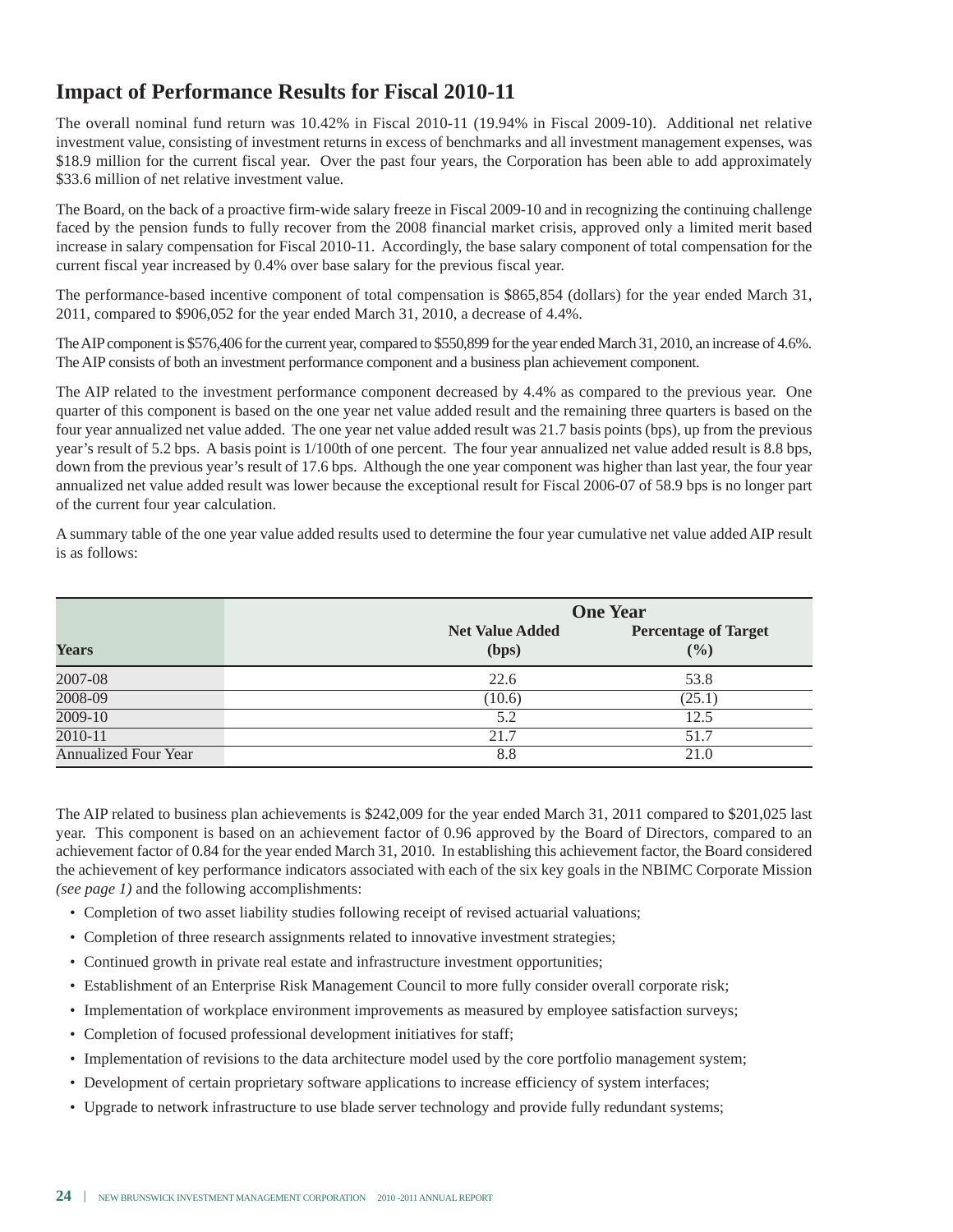- Assessment of all information technology programs and services against the Control Objectives for Information and related Technology (COBIT®) risk management framework;
- Progress toward conversion of accounting standards for NBIMC to Public Sector Accounting Standards and for the Pension Funds to International Financial Reporting Standards;
- Completion of Board governance initiatives including new director orientation and various Board education forums;
- Development of an ongoing fraud risk assessment process;
- Preparation and execution of a Strategic Communications Plan;
- Development of a refreshed five year Corporate Strategic Plan; and
- Extent of direct interactions with stakeholders including the Plan Sponsor and various Plan Member groups.

The LTIP component is \$289,448 for the year ended March 31, 2011 compared to \$355,153 for the comparative year, reflecting the lower four year annualized net value added return and the inclusion of one additional employee who reached the four year eligibility threshold.

# **Compensation Linked to Investment Performance**

The objective of performance-based compensation isto encourage alignment of employee interests with those ofthe Pension Funds, including an appropriate balance between maximizing long-term returns and minimizing risks. The following chart comparesthe total incentive compensation, commencing with a base value of \$100 to the annual net value added returnsin excess of benchmarks:

The resulting graphical correlation indicates a relatively strong relationship between performance compensation and the annual net value added returns, as is intended in the design of the incentive plan.

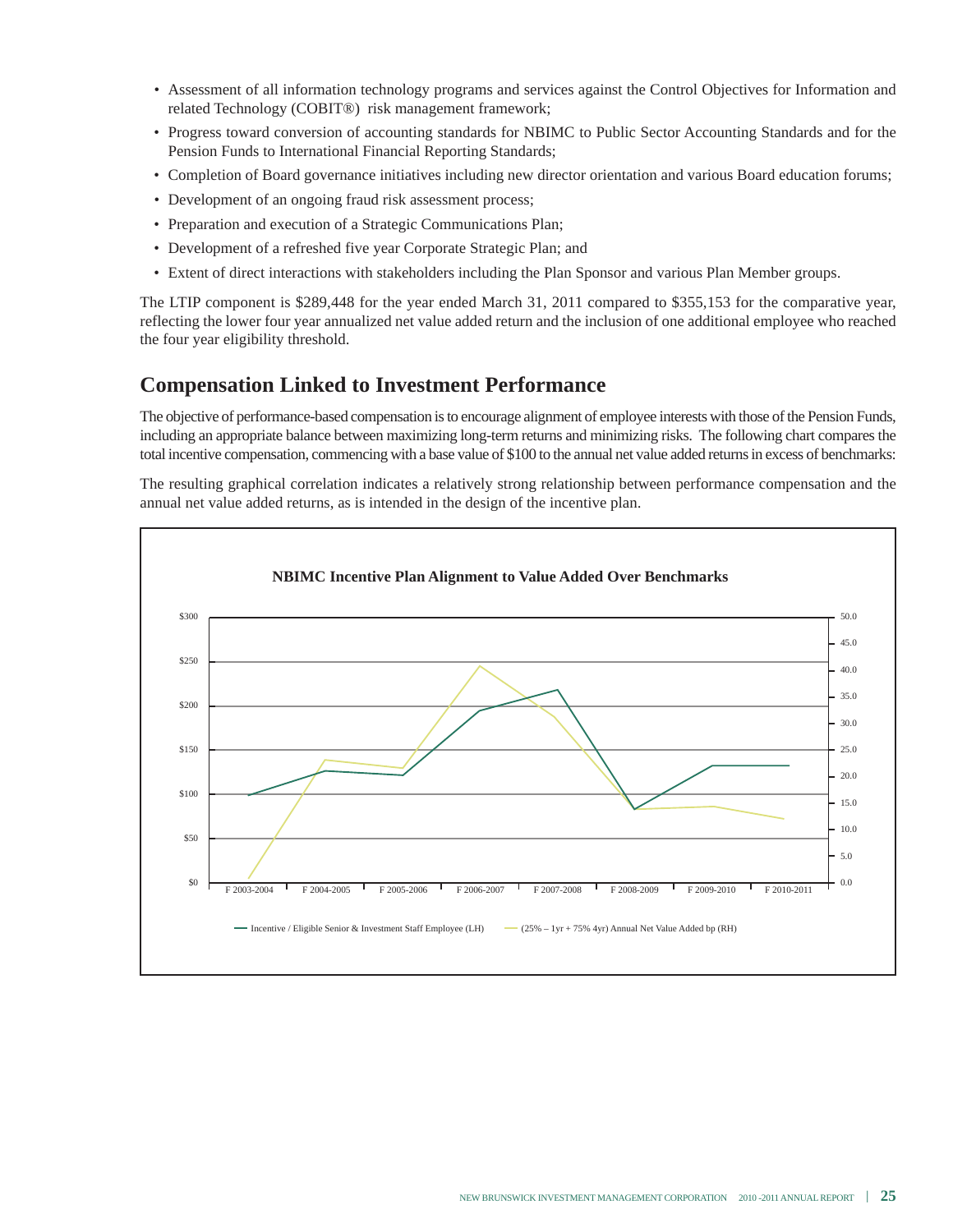The following chart compares the total incentive compensation to the four year annualized total fund returns each year. Again, the resulting graphical correlation demonstrates a meaningful linkage between the performance incentives and returns over the long-term.



Specific compensation information for the organization is published annually by the Office of the Comptroller for the Province of New Brunswick in the Public Accounts.

### **Directors' Remuneration**

Directors'remuneration is established in NBIMC's By-Laws and includes an annual retainer for the Chairperson and a per diem allowance for meeting attendance and preparation time. Directors who are *ex-officio* are not paid. Directors who travel to attend meetings receive a reimbursement for reasonable accommodation costs, and other out of pocket expenses as well as a car expense reimbursement based on the number of kilometers traveled.

The cost of the Board function, including per diems, director orientation and Board education, for the year ended March 31, 2011 was \$139,209 (March 31, 2010 - \$101,550) plus travel and accommodation reimbursements of \$16,325 (March 31, 2010 - \$20,603).